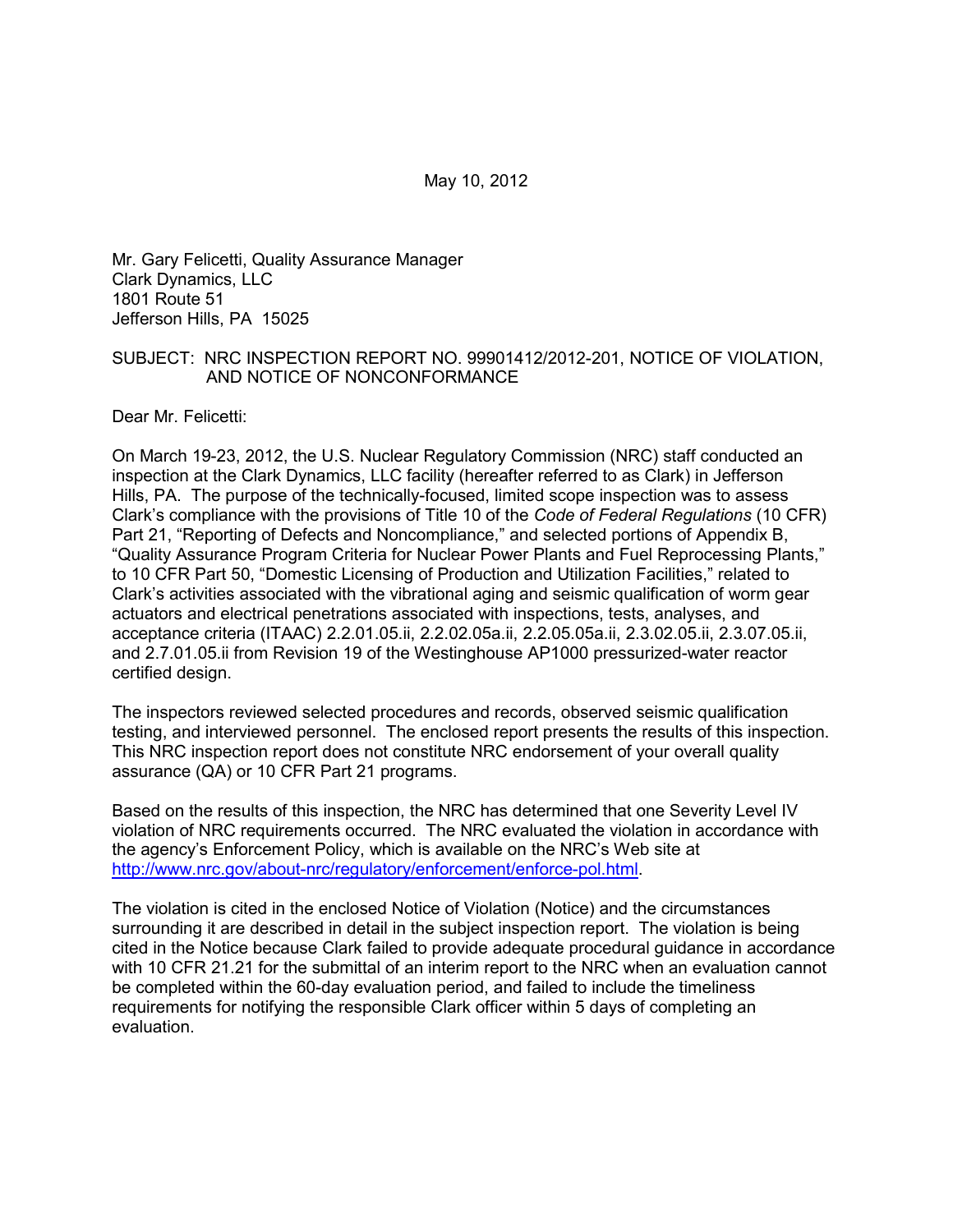#### G. Felicetti and a set of the set of the set of the set of the set of the set of the set of the set of the set of the set of the set of the set of the set of the set of the set of the set of the set of the set of the set o

You are required to respond to this letter and should follow the instructions specified in the enclosed Notice when preparing your response. If you have additional information that you believe the NRC should consider, you may provide it in your response to the Notice. The NRC review of your response to the Notice will also determine whether further enforcement action is necessary to ensure compliance with regulatory requirements.

In addition, during this inspection the NRC inspectors found that the implementation of your quality assurance program did not meet certain NRC requirements imposed on you by your customers or NRC licensees. Specifically, Clark failed to accomplish certain calibration activities in accordance with documented procedures, dedicate commercially calibrated measuring and test equipment used in safety-related applications, ensure that adequate test instrumentation was available and used, and assure that tools, gages, instruments, and other measuring and testing devices used in activities affecting quality were properly calibrated. Clark failed to provide procedural guidance that prescribes which information is required to be included in the logbook for testing and to record all required information in the logbook. Also, Clark failed to control access to work instructions and procedures, such that uncontrolled instructions and procedures were in use. These nonconformances are cited in the enclosed Notice of Nonconformance (NON), and the circumstances surrounding them are described in detail in the enclosed inspection report.

Please provide a written explanation or statement within 30 days of this letter in accordance with the instructions specified in the enclosed NON. We will consider extending the response time if you show good cause for us to do so.

The NRC inspectors determined that overall, the vibrational aging and seismic qualification testing activities performed in support of the AP1000 worm gear actuator and electrical penetration were conducted in accordance with the Commission's rules and regulations and the technical and quality requirements passed down from your customers or NRC licensees. The NRC inspection determined that, with the exception of the cited violation and nonconformances, your programs for implementing the requirements of 10 CFR Part 21 and Appendix B to 10 CFR 50 for personnel training, oversight of contracted activities, test control, and corrective actions generally met the applicable regulations.

The NRC inspectors, however, did identify some concerns with the methods that Clark is using to perform calibration of measuring and testing equipment used to perform safety-related testing. The circumstances surrounding this issue are described in detail in the subject inspection report. This NRC inspection was limited in scope, and it is expected that you will determine the extent of condition, identify other measuring and testing equipment that may be nonconforming and on which tests they were used. These issues warrant your attention and consideration for their impact on safety-related work and reportability in accordance with 10 CFR Part 21.

In accordance with 10 CFR 2.390, "Public Inspections, Exemptions, Requests for Withholding," of the NRC's "Rules of Practice," a copy of this letter, its enclosure, and your response will be made available electronically for public inspection in the NRC Public Document Room or from the NRC's Agencywide Documents Access and Management System (ADAMS), accessible from the NRC Web site at http://www.nrc.gov/reading-rm/adams.html. To the extent possible, your response should not include any personal privacy, proprietary, or Safeguards Information so that it can be made available to the public without redaction. If personal privacy or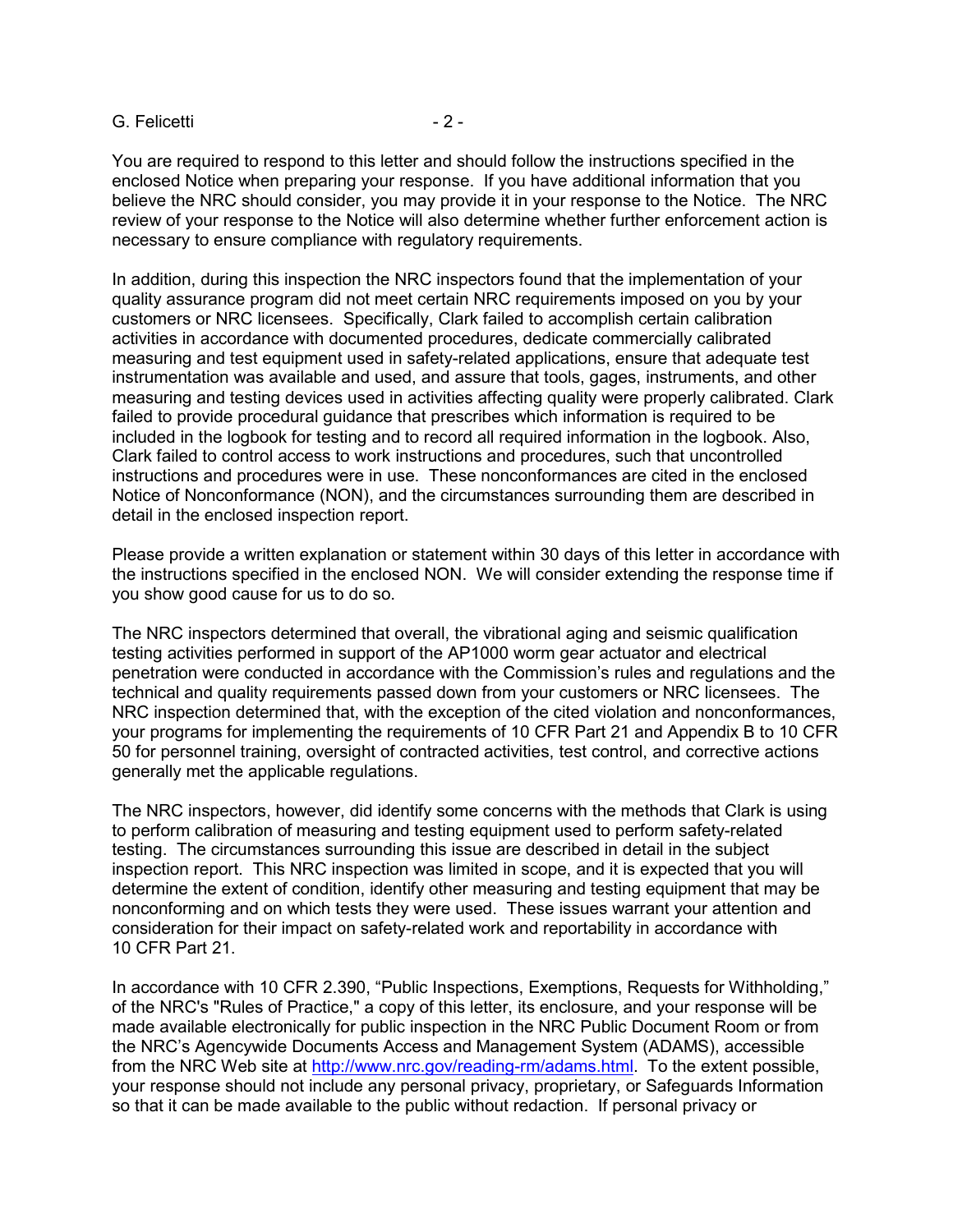G. Felicetti and a state of  $\sim$  3 -

proprietary information is necessary to provide an acceptable response, please provide a bracketed copy of your response that identifies the information that should be protected and a redacted copy of your response that deletes such information. If you request that such material is withheld from public disclosure, you must specifically identify the portions of your response that you seek to have withheld and provide in detail the bases for your claim (e.g., explain why the disclosure of information would create an unwarranted invasion of personal privacy or provide the information required by 10 CFR 2.390(b) to support a request for withholding confidential commercial or financial information). If Safeguards Information is necessary to provide an acceptable response, please provide the level of protection described in 10 CFR 73.21 "Protection of Safeguards Information: Performance Requirements."

Sincerely,

## */RA/*

Edward H. Roach, Chief Mechanical Vendor Branch Division of Construction Inspection and Operational Programs Office of New Reactors

Docket No. 999011412

Enclosures:

- 1. Notice of Violation
- 2. Notice of Nonconformance
- 3. Inspection Report No. 99901412/2012-201 and attachment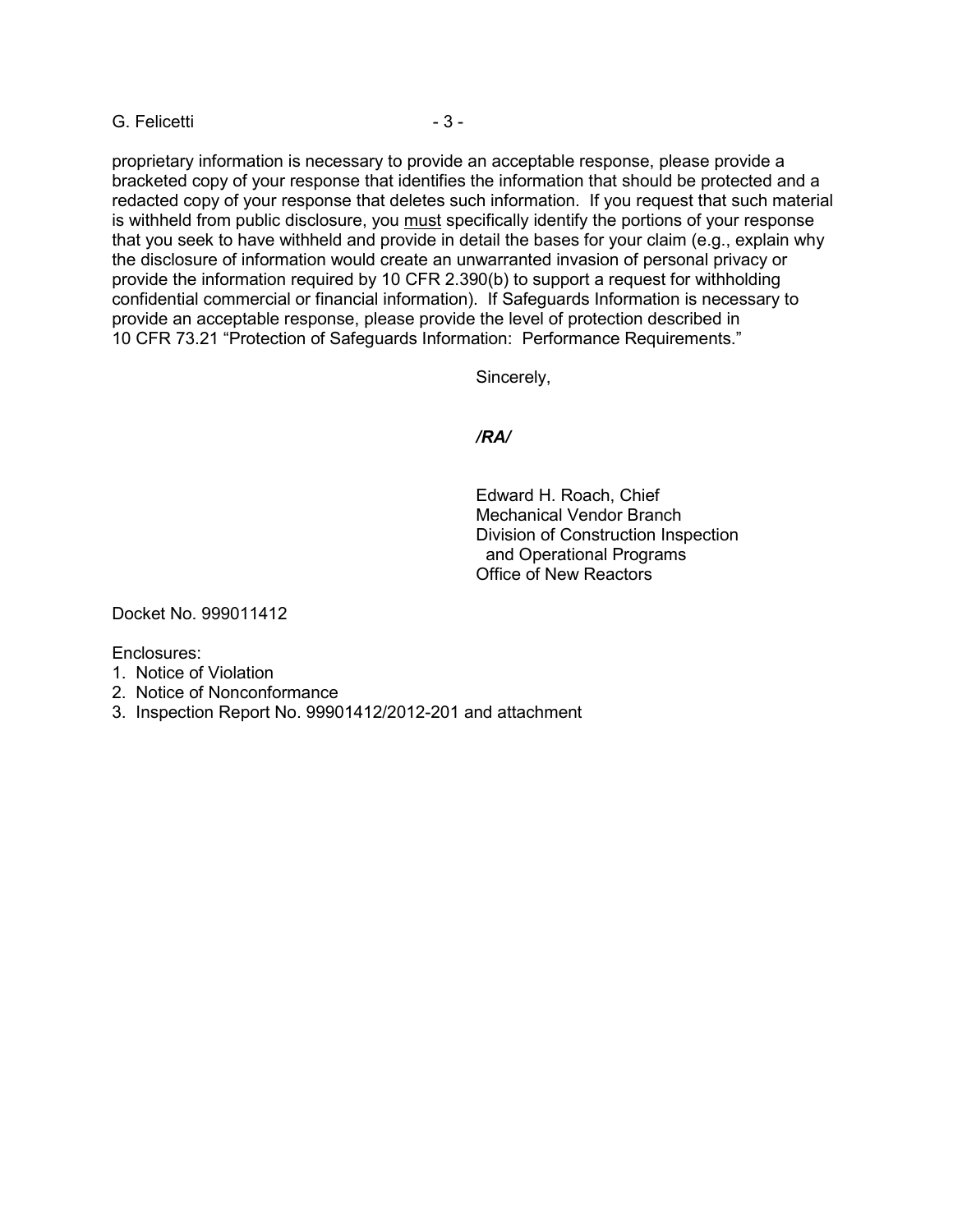G. Felicetti and a state of  $\sim$  3 -

bracketed copy of your response that identifies the information that should be protected and a redacted copy of your response that deletes such information. If you request that such material is withheld from public disclosure, you must specifically identify the portions of your response that you seek to have withheld and provide in detail the bases for your claim (e.g., explain why the disclosure of information would create an unwarranted invasion of personal privacy or provide the information required by 10 CFR 2.390(b) to support a request for withholding confidential commercial or financial information). If Safeguards Information is necessary to provide an acceptable response, please provide the level of protection described in 10 CFR 73.21 "Protection of Safeguards Information: Performance Requirements."

Sincerely,

#### */RA/*

Edward H. Roach, Chief Mechanical Vendor Branch Division of Construction Inspection and Operational Programs Office of New Reactors

Docket No.: 999011412

Enclosures:

- 1. Notice of Violation
- 2. Notice of Nonconformance
- 3. Inspection Report No. 99901412/2012-201 and attachment

#### DISTRIBUTION:

| SFreeman                    | <b>JColaccino</b> | ASakadales      | RNease      |  |
|-----------------------------|-------------------|-----------------|-------------|--|
| MShuaibi                    | RidsNroDcipCEVB   | RidsNroDcipCMVB | RidsNroDcip |  |
| gfelicetti@clarktesting.com |                   |                 |             |  |

| ADAMS Accession No.: ML12108A097 |            |              | *concurred via email |               | <b>NRO-002</b> |               |
|----------------------------------|------------|--------------|----------------------|---------------|----------------|---------------|
| <b>OFFICE</b>                    | NRO/DE/EMB | R-II/DRS/EB1 | NRO/DCIP/CMVB        | NRO/DCIP/CMVB | NRO/DCIP/CAEB  | NRO/DCIP/CMVB |
| <b>NAME</b>                      | PYChen     | JEargle*     | RPatel               | SCrane        | TFrve          | ERoach        |
| <b>DATE</b>                      | 04/18/2012 | 04/18/2012   | 04/18/2012           | 04/17/2012    | 04/18/2012     | 04/10/2012    |

**OFFICIAL RECORD COPY**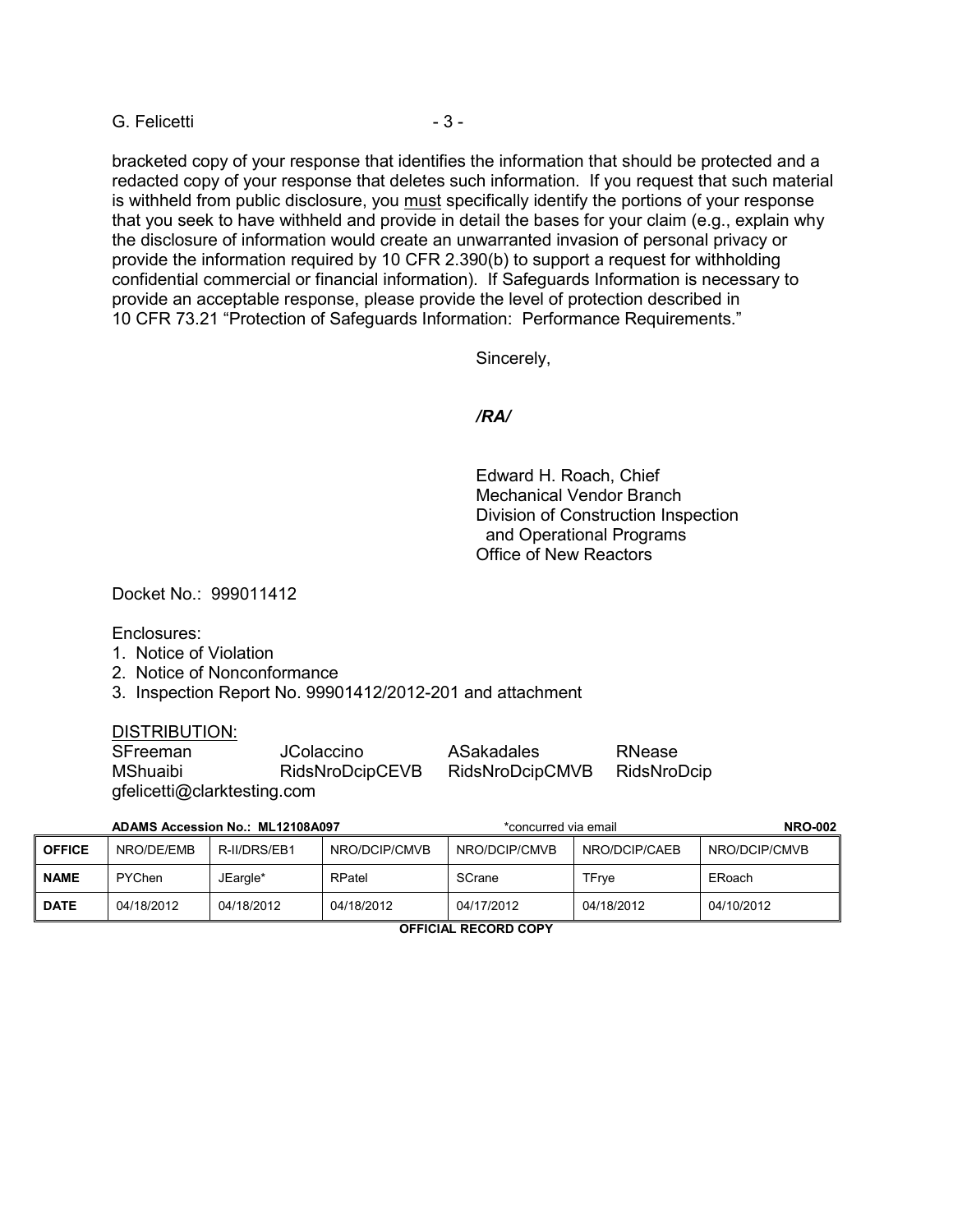## **NOTICE OF VIOLATION**

Clark Dynamics, LLC Docket No.: 99901412 Inspection Report No.: 99901412/2012-201

During an NRC inspection conducted at the Clark Dynamics, LLC (Clark) facility in Jefferson Hills, PA, on March 19–23, 2012, a violation of NRC requirements was identified. In accordance with the NRC Enforcement Policy, the violation is listed below:

Paragraph 21.21(a), "Notification of Failure to Comply or Existence of a Defect and its Evaluation," of Part 21, "Reporting of Defects and Noncompliance," of Title 10 of the *Code of Federal Regulations* (10 CFR) 21.21(a) requires, in part, that "each individual, corporation partnership, or other entity subject to the regulations in this part shall adopt appropriate procedures to - (a)(2) ensure for deviations which cannot be evaluated within 60 days from discovery of the deviation or failure to comply, an interim report must be prepared and submitted to the commission and (a)(3) a director or responsible officer subject to the regulations of this part is informed as soon as practicable, and in all cases, within the 5 working days after completion of the evaluation required by paragraph 10 CFR 21.21(a)(1)."

Contrary to the above, as of March 23, 2012, Clark failed to adopt appropriate procedures in accordance with 10 CFR 21.21(a)(2) and 10 CFR 21.21(a)(3). Specifically, Clark's 10 CFR Part 21 implementing procedure, quality assurance procedure (QAP) 08.03.02, "Reporting of Defect and Non-Compliance to the NRC," Revision 0, dated July 26, 2010, failed to include the following provisions:

- 1. Ensure that if an evaluation cannot be completed within 60 days from discovery of the deviation or failure to comply, an interim report is prepared and submitted to the Commission through a director or responsible officer or designated person within 60 days of discovery of the deviation or failure to comply.
- 2. Ensure that a director or responsible officer is informed as soon as possible, and in all cases, within 5 working days after completion of the evaluation.

These issues have been identified as Violation 99901412/2012-201-01.

This is a Severity Level IV violation (Section 6.9.d of the NRC Enforcement Policy).

Pursuant to the provisions of 10 CFR 2.201, "Notice of Violation," Clark is hereby required to submit a written statement or explanation to the U.S. Nuclear Regulatory Commission, Attn.: Document Control Desk, Washington, DC 20555-001 with a copy to the Chief, Mechanical Vendor Branch, Division of Construction Inspection and Operational Programs, Office of New Reactors, within 30 days of the date of the letter transmitting this Notice of Violation (Notice). This reply should be clearly marked as a "Reply to a Notice of Violation;" and should include for each violation: (1) the reason for the violation, or, if contested, the basis for disputing the violation or severity level, (2) the corrective steps that have been taken and the results achieved, (3) the corrective steps that will be taken, and (4) the date when full compliance will be achieved. Your response may reference or include previous docketed correspondence if the correspondence adequately addresses the required response. Where good cause is shown, consideration will be given to extending the response time.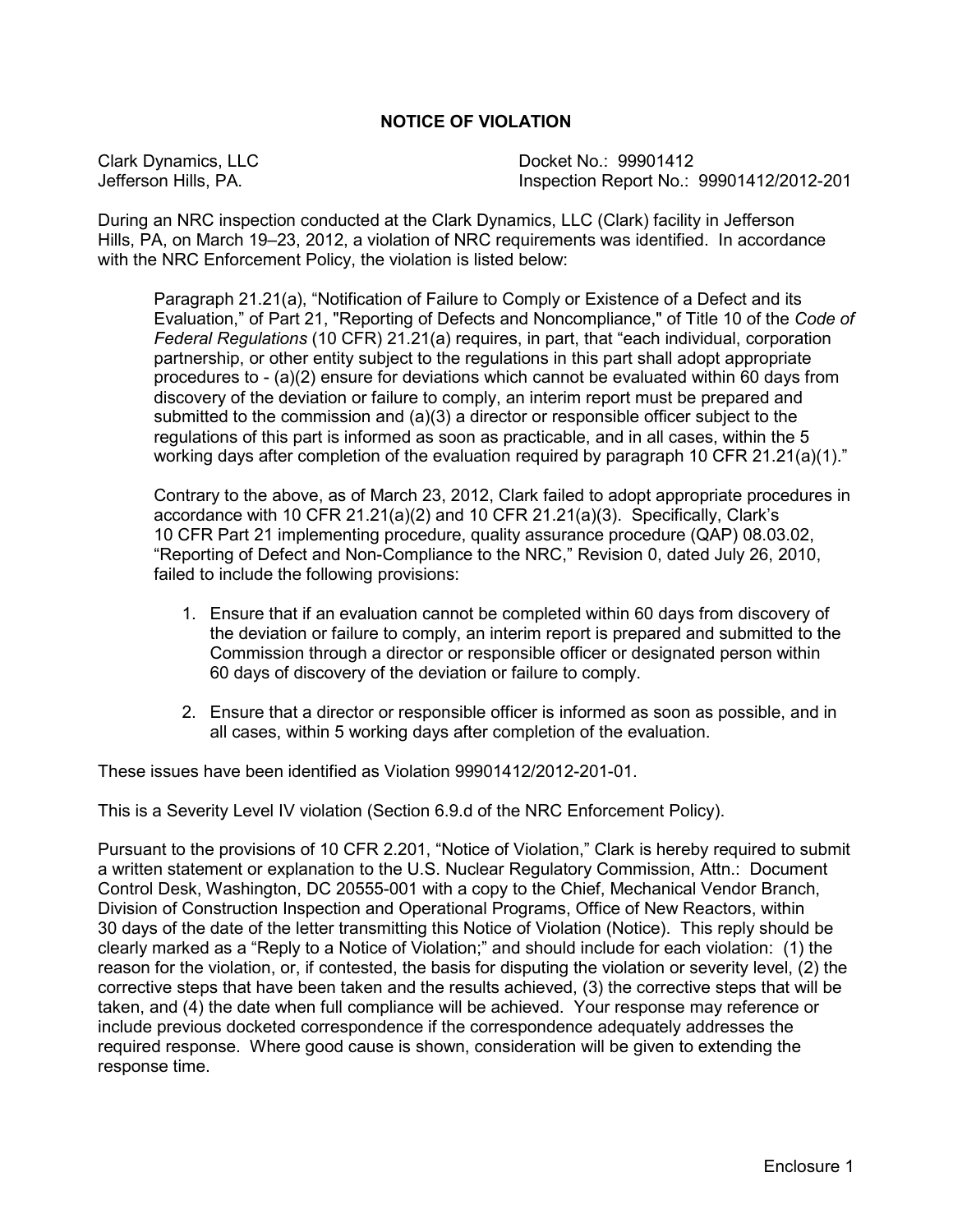If you contest this enforcement action, you should also provide a copy of your response, with the basis for your denial, to the Director, Office of Enforcement, United States Nuclear Regulatory Commission, Washington, DC 20555-0001.

Because your response will be made available electronically for public inspection in the NRC Public Document Room or from the NRC's document system (ADAMS), accessible from the NRC Web site at http://www.nrc.gov/reading-rm/adams.html to the extent possible, it should not include any personal privacy, proprietary, or safeguards information so that it can be made available to the public without redaction. If personal privacy or proprietary information is necessary to provide an acceptable response, then please provide a bracketed copy of your response that identifies the information that should be protected and a redacted copy of your response that deletes such information. If you request withholding of such material, you must specifically identify the portions of your response that you seek to have withheld and provide in detail the bases for your claim of withholding (e.g., explain why the disclosure of information will create an unwarranted invasion of personal privacy or provide the information required by 10 CFR 2.390(b) to support a request for withholding confidential commercial or financial information). If safeguards information is necessary to provide an acceptable response, please provide the level of protection described in 10 CFR 73.21.

In accordance with 10 CFR 19.11, you may be required to post this Notice within two working days of receipt.

Dated this **10th** Day of May 2012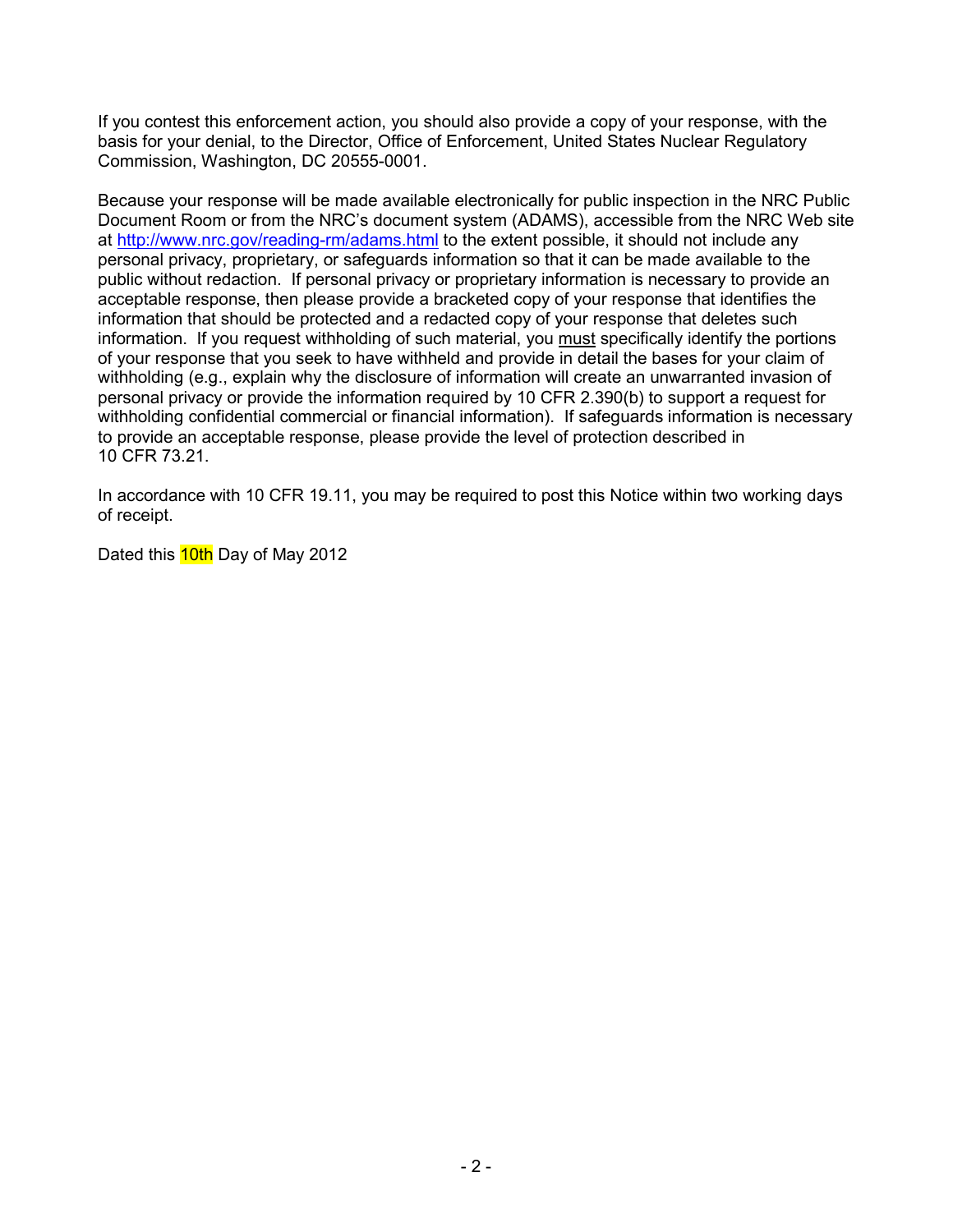## **NOTICE OF NONCONFORMANCE**

Clark Dynamics, LLC Docket No.: 99901412 Inspection Report No.: 99901412/2012-201

Based on the results of an NRC inspection conducted at the Clark Dynamics, LLC (Clark) facility in Jefferson Hills, PA, on March 19-23, 2012, certain activities were not conducted in accordance with NRC requirements that were contractually imposed on Clark by its customers or NRC licensees:

A. Criterion XI, "Test Control," of Appendix B, "Quality Assurance Criteria for Nuclear Power Plants and Fuel Reprocessing Plants," to Title 10 of the *Code of Federal Regulations* (10 CFR) Part 50, "Domestic Licensing of Production and Utilization Facilities, states, in part, that the "test procedures shall include provisions for assuring that adequate test instrumentation is available and used, and that the test is performed under suitable environmental conditions."

Clark procedure No. EL:10000, "Seismic Qualification Test Procedure for Westinghouse Electric Company Limitorque Actuators," Revision 0, dated March 8, 2012, required the vibrational aging of the Westinghouse Electric Company Limitorque actuator to be performed with a frequency sweep from 5 Hz to 100 Hz.

Figure 19, "Seismic Specimen Mounting," of Kinectrics test procedure: K-403869-PWSI-0005, "Test Procedure for Qualification Testing of IST LV Power and I&C Electrical Penetrations," Revision 3, dated February 29, 2012, states that, in part: "Seismic fixture flange bolts [shall be torqued to] 400 ft-lbs and wedge bolts [shall be torqued to] 20 ftlbs." Section 4.1 of the same procedure states, in part, that, "prior to being used in this test program, all measuring and testing equipment shall be calibrated."

Contrary to the above, as of March 23, 2012, Clark failed to ensure that adequate test instrumentation was used in safety-related testing. Specifically:

- 1. Clark used three accelerometers over a range for which they were not calibrated. During vibrational aging of the actuator, Clark used three accelerometers that were calibrated from a range of 25 Hz to 500 Hz.
- 2. Clark used uncalibrated torque wrenches to torque seismic fixture bolts and wedge bolts for the LV-1 low voltage penetration seismic testing.

These issues have been identified as Nonconformance 99901412/2012-201-02.

B. Criterion XII, "Control of Measuring and Test Equipment," of Appendix B to 10 CFR Part 50," states that "measures shall be established to assure that tools, gages, instruments, and other measuring and testing devices used in activities affecting quality are properly controlled, calibrated, and adjusted at specified periods to maintain accuracy within necessary limits."

Clark's ISL Work Instruction Number 1816, "Calibration of Torque Calibrators/Torque Wrenches, Universal," Revision 4, dated June 30, 2010, required torque wrenches to be calibrated with a tolerance of  $+/-$  3 percent over a range of 20 ft-lbs – 600 ft-lbs.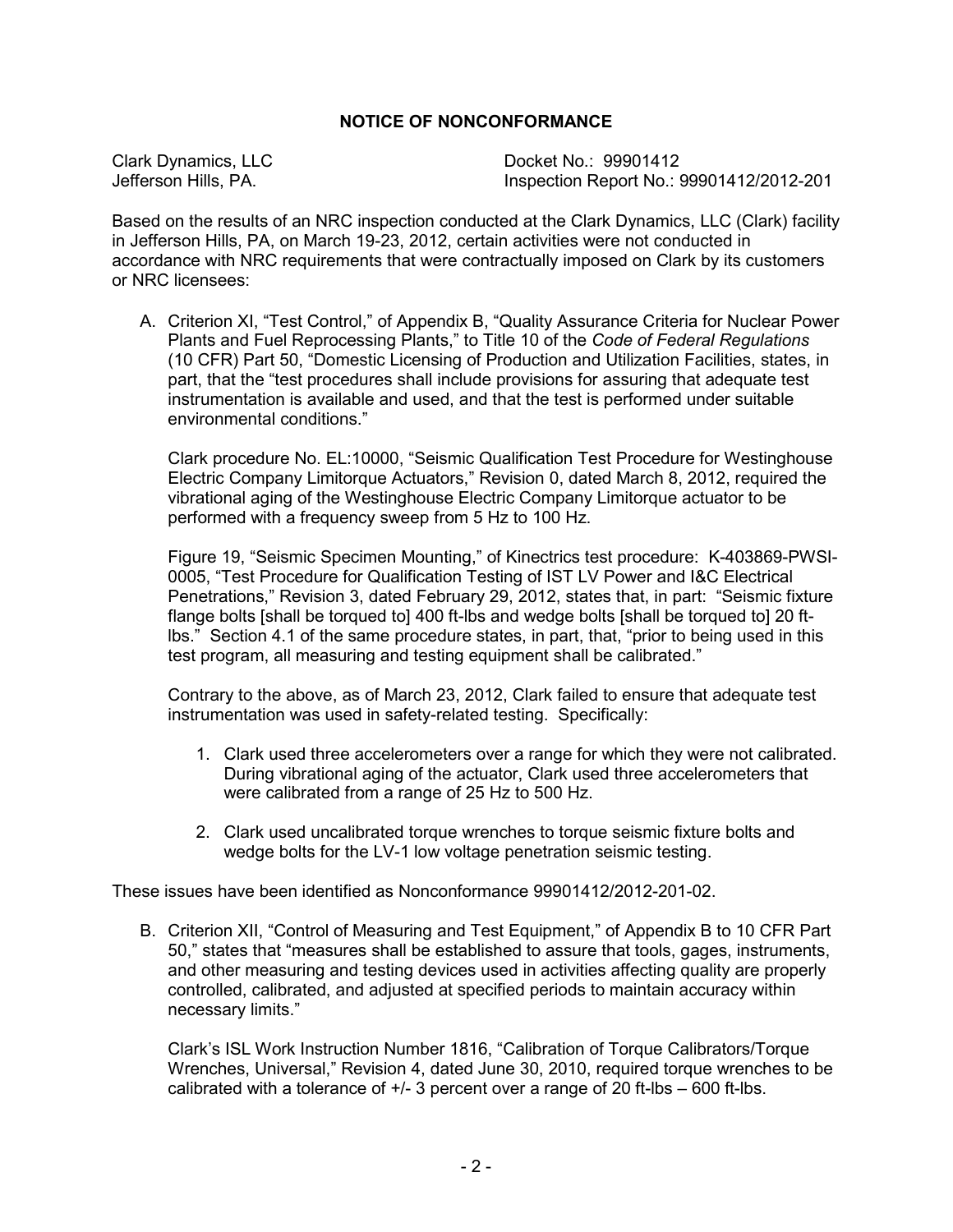Contrary to the above, as of March 23, 2012, Clark failed to assure that tools, gages, instruments, and other measuring and testing devices used in activities affecting quality were properly calibrated. Specifically:

- 1. Clark failed to use appropriate calibration equipment to calibrate its torque wrenches. Clark used a torque calibrator that had a range of 0 ft-lbs to 600 ft-lbs and was marked in increments of 10 ft-lbs to calibrate torque wrench McBee Nos. 4085 and 4091, that could not be read accurately to the tolerance required by the procedure. This torque calibrator was used to calibrate torque wrench McBee Nos. 4085 and 4091.
- 2. Clark failed to appropriately calibrate torque wrench McBee No. 4091. Torque wrench McBee No. 4091 had a special calibration tag that required 30 ft-lbs be subtracted from the setpoint. Clark ISL Working Instruction No. 1816, did not specify this requirement. Clark did not evaluate if the special calibration requirement was appropriate over the entire range of the torque wrench calibration.

These issues have been identified as Nonconformance 99901412/2012-201-03.

C. Criterion III, "Design Control," of Appendix B to 10 CFR 50, states, in part, that, "Measures shall also be established for the selection and review for suitability of application of materials, parts, equipment, and processes that are essential to the safetyrelated functions of the structures, systems and components."

Contrary to the above, as of March 23, 2012, Clark failed to review the suitability of the application of commercially calibrated measuring and test equipment (M&TE) for use in activities affecting quality as part of a commercial-grade item dedication. Specifically, Clark issued five purchase orders for commercial calibration services for M&TE and subsequently used the commercially procured M&TE in safety-related applications without dedicating the commercial-grade item.

This issue has been identified as Nonconformance 99901412/2012-201-04.

D. Criterion V, "Instructions, Procedures, and Drawings," of Appendix B to 10 CFR Part 50 states that, "Activities affecting quality shall be prescribed by documented instructions, procedures, or drawings, of a type appropriate to the circumstances and shall be accomplished in accordance with these instructions, procedures, or drawings."

Section 7, "Documentation Hierarchy," of the Clark QAM states, in part, that activities affecting quality of products and services are prescribed by and performed in accordance with documented processes, instructions, procedures, or drawings that include or reference appropriate quantitative or qualitative acceptance criteria for determining that prescribed results have been satisfactorily attained. It further states that the activity is described to a level of detail commensurate with the complexity of the activity and the need to assure consistent and acceptable results.

1. Contrary to the above, as of March 23, 2012, Clark failed to develop a documented procedure for an activity affecting quality. Specifically, Clark failed to develop a procedure that prescribes which information is required to be included in the logbook for testing. This includes information relating to the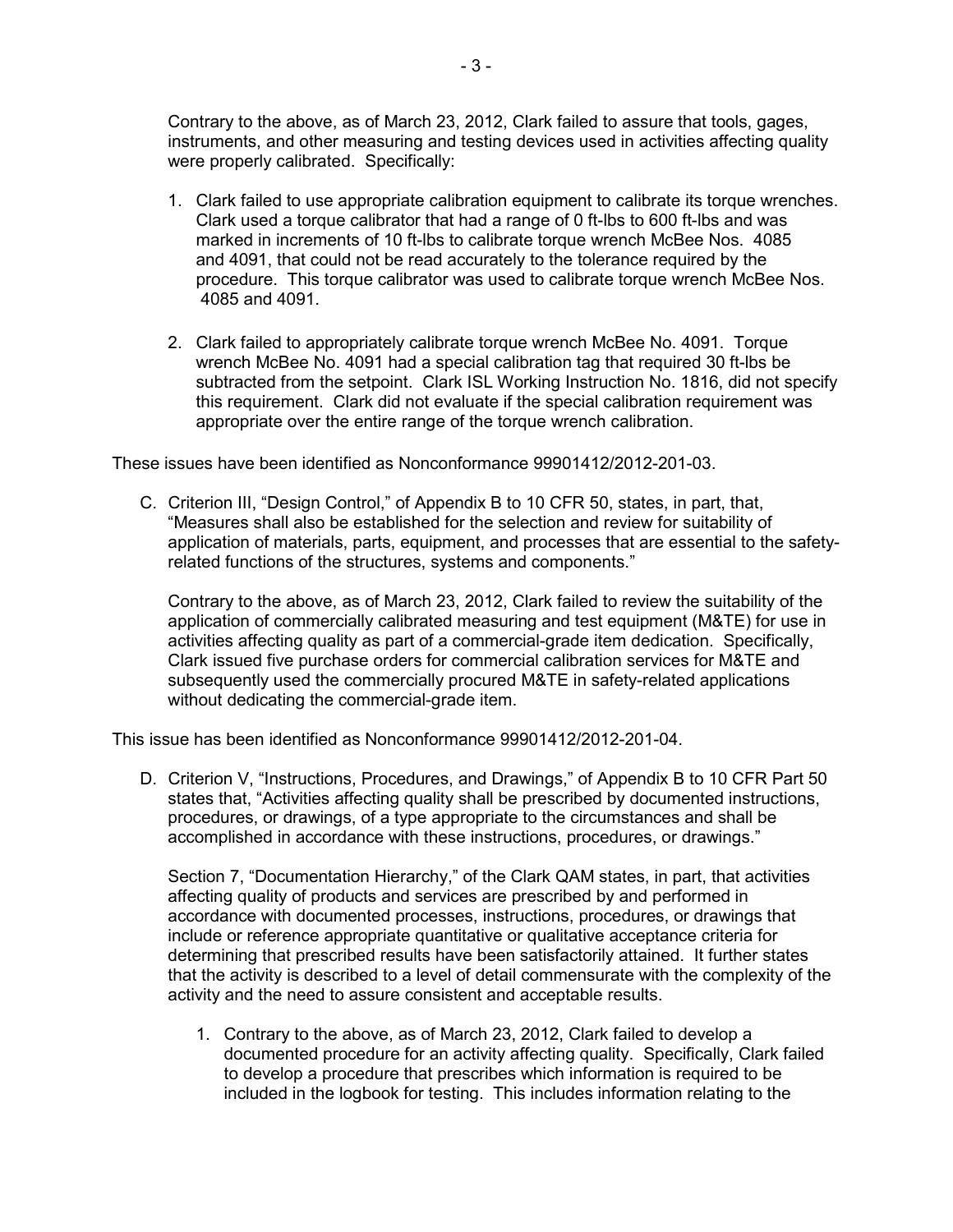identification, description, and quantity of test specimens, test setup and interfaces, list of all measuring equipment used and calibration dates, test data and results, and test deviations and anomalies.

Section 4.2 "Test Instrument Lists" of Test Procedure K-403869-PSWI-001, "Test Procedure for Qualification Testing of IST Medium Voltage Power Electrical Penetrations," Revision 7, dated June 29, 2011, and Test Procedure K-403869-PSWI-002, "Test Procedure for Qualification Testing of IST Low Voltage Power Electrical Penetrations," Revision 7, dated June 29, 2011. The procedures state, in part, "Immediately prior to each test, a test equipment list shall be completed listing all instrumentation used in the test to obtain quantitative measurement including any that require field calibration for the specific function they monitor."

Clark ISL Work Instruction Number 2575, "Calibration of Stopwatches and Other Elapsed Time Indicators," Revision 4, dated February 1, 2012. ISL Work Instruction Number 2575 required Clark to determine the amount of time necessary to accurately measure the unit under test.

Section 5.5.2 of QAP 07.06.01, "Calibration Procedure," Revision 2, dated July 21, 2010, stated, in part, that, "calibration shall be documented on form QAF.07.06.01." Form QAF.07.06.01 includes a provision for recording pre- and post-calibration reading for all M&TE.

Clark ISL Calibration Procedure 0766, "Calibration of Piezoelectric Accelerometers, Universal," Revision 4, dated June 30, 2010, states, in part, that, "a minimum of seven (7) [calibration] points are required."

- 2. Contrary to the above, as of March 23, 2012, Clark failed to accomplish activities affecting quality in accordance with documented procedures. Specifically:
	- a. Clark did not appropriately document the M&TE used during the seismic qualification testing of the MV-1 medium voltage and the LV-1 low voltage electrical penetration in accordance with Section 4.2 "Test Instrument Lists" of Test Procedure K-403869-PSWI-001, and Test Procedure K-403869-PSWI-002 respectively.
	- b. Clark used various time periods for the calibration of its timing devices, which had not been calculated in accordance with ISL Work Instruction Number 2575, Clark needed to determine the accuracy of the timing device based on the manufacturer's documentation, which Clark could not locate in its files.
	- c. Clark failed to document the post-calibration information for a waveform synthesizer, a weight hander, and several accelerometers, working weights, and torque wrenches on form QAF 07.06.01 as required by QAP 07.06.01 procedure.
	- d. Clark failed to calibrate its accelerometers to a minimum of seven points and complete the appropriate M&TE records.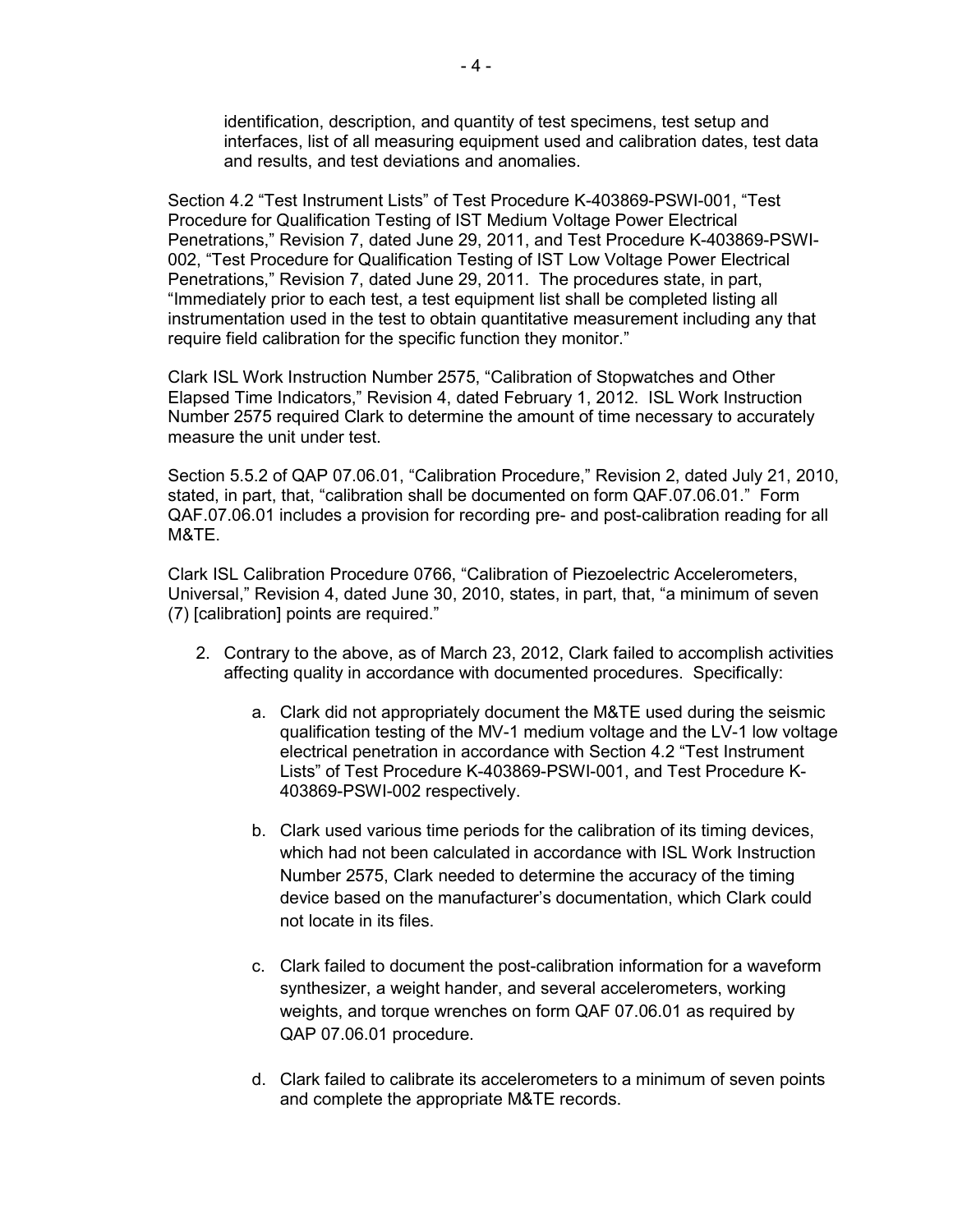These issues have been identified as Nonconformance 99901412/2012-201-05.

E. Criterion VI, "Document Control," of Appendix B to 10 CFR Part 50, states that "measures shall be established to control the issuance of documents, such as instructions, procedures, and drawings, including changes thereto, which prescribe all activities affecting quality. These measures shall assure that documents, including changes, are reviewed for adequacy and approved for release by authorized personnel and are distributed to and used at the location where the prescribed activity is performed."

QAP 04.02.03, "Document Control Procedure," Revision 4, dated January 3, 2010, states, in part, that, "Hard copies of internal documents may be printed and used for the following: 1) [a]udits, 2) [r]eview for potential revision, [and] 3) [t]raining. Hard copies printed for any other reason other than 1 through 3 above is prohibited. All printed copies are to be considered uncontrolled."

Contrary to the above, as of March 23, 2012, Clark failed to control the issuance of documents that prescribe activities affecting quality and failed to assure that those documents are distributed to and used at the location where the prescribed activity is performed. Specifically, the inspectors identified the following:

- 1. Several uncontrolled prior revision calibration procedures were found in the calibration laboratory.
- 2. A test engineer performed the test setup for the seismic qualification of the LV-1 electrical penetration with an uncontrolled work instruction that was not reviewed for adequacy and approved for release by authorized personnel.

These issues have been identified as Nonconformance 99901412/2012-201-06.

Please provide a written statement or explanation to the U.S. Nuclear Regulatory Commission, Attn: Document Control Desk, Washington, DC 20555-0001, with a copy to the Chief, Mechanical Vendor Branch, Division of Construction Inspection and Operational Programs, Office of New Reactors, within 30 days of the date of the letter transmitting this Notice of Nonconformance. This reply should be clearly marked as a "Reply to a Notice of Nonconformance" and should include for each noncompliance: (1) the reason for the noncompliance, or if contested, the basis for disputing the noncompliance; (2) the corrective steps that have been taken and the results achieved; (3) the corrective steps that will be taken to avoid noncompliance; and (4) the date when your corrective action will be completed. Where good cause is shown, the NRC will consider extending the response time.

Because your response will be made available electronically for public inspection in the NRC Public Document Room or from the NRC's Agencywide Documents Access and Management System, which is accessible from the NRC Web site at

http://www.nrc.gov/reading-rm/adams.html, to the extent possible, it should not include any personal privacy, proprietary, or Safeguards Information so that it can be made available to the public without redaction. If personal privacy or proprietary information is necessary to provide an acceptable response, then please provide a bracketed copy of your response that identifies the information that should be protected and a redacted copy of your response that deletes such information. If you request that such material be withheld, you must specifically identify the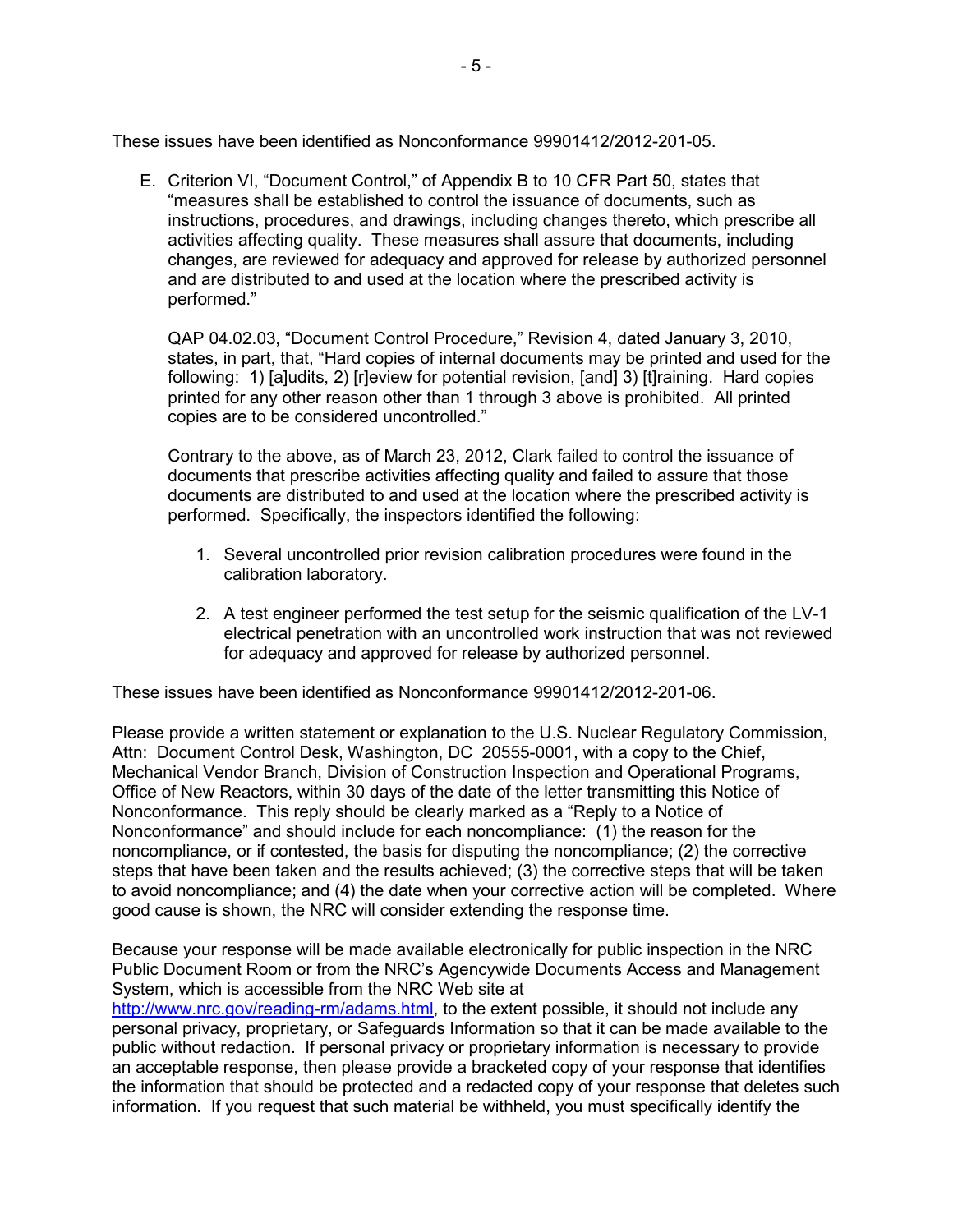portions of your response that you seek to have withheld and provide in detail the bases for your claim of withholding (e.g., explain why the disclosure of information will create an unwarranted invasion of personal privacy or provide the information required by 10 CFR 2.390(b) to support a request for withholding confidential commercial or financial information). If Safeguards Information is necessary to provide an acceptable response, please provide the level of protection described in 10 CFR 73.21, "Protection of Safeguards Information: Performance Requirements."

Dated this the **10th of** May 2012.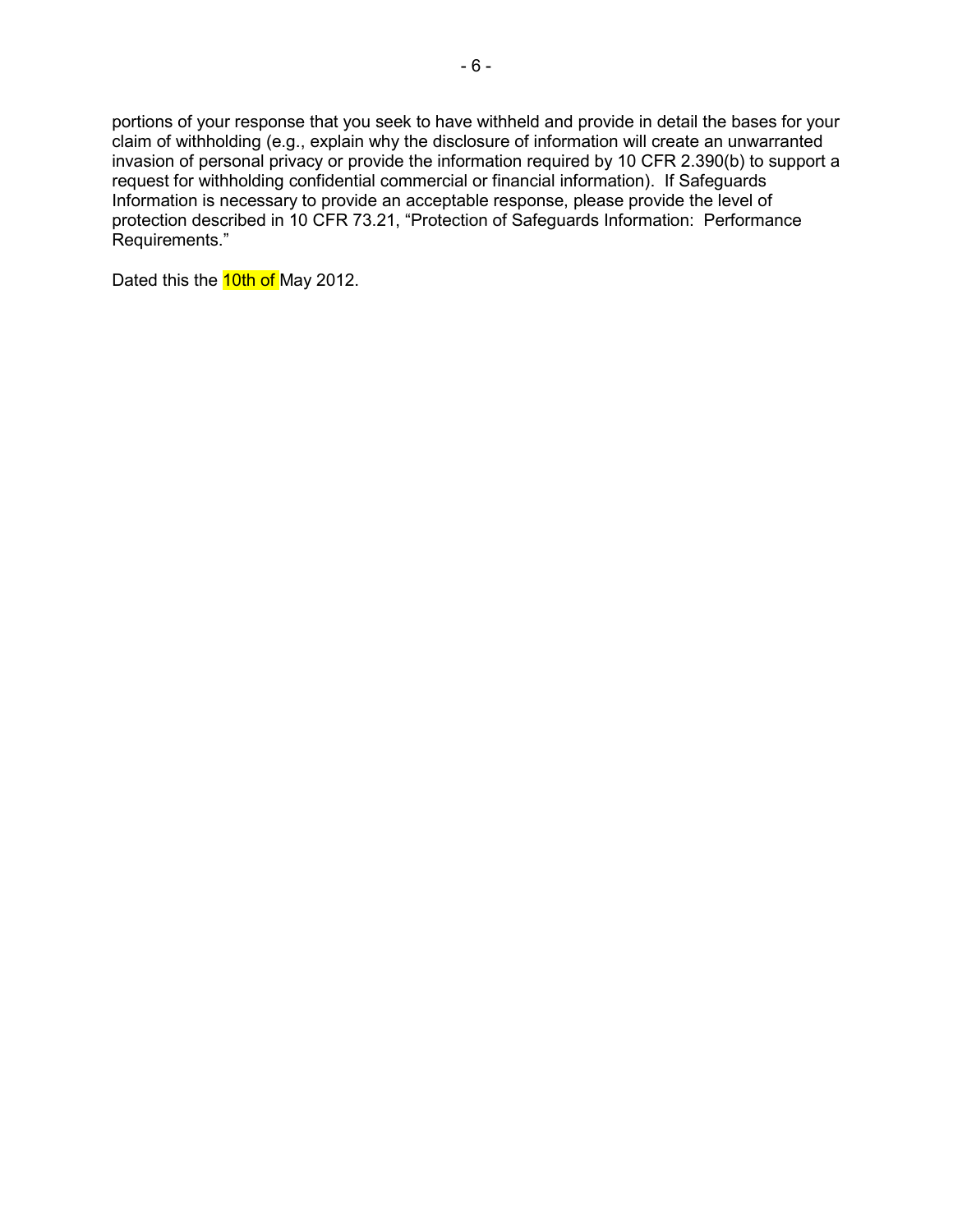#### **U.S. NUCLEAR REGULATORY COMMISSION OFFICE OF NEW REACTORS DIVISION OF CONSTRUCTION INSPECTION AND OPERATIONAL PROGRAMS VENDOR INSPECTION REPORT**

| Docket No.:                       | 99901412                                                                                                                                                                                                                                                                                                                                                                                                                                                                                                                                                                                            |                                                                                                        |  |
|-----------------------------------|-----------------------------------------------------------------------------------------------------------------------------------------------------------------------------------------------------------------------------------------------------------------------------------------------------------------------------------------------------------------------------------------------------------------------------------------------------------------------------------------------------------------------------------------------------------------------------------------------------|--------------------------------------------------------------------------------------------------------|--|
| Report No.:                       | 99901412/2012-201                                                                                                                                                                                                                                                                                                                                                                                                                                                                                                                                                                                   |                                                                                                        |  |
| Vendor:                           | Clark Dynamics, LLC<br>1801 Route 51<br>Jefferson Hills, PA 15025                                                                                                                                                                                                                                                                                                                                                                                                                                                                                                                                   |                                                                                                        |  |
| Vendor Contact:                   | Mr. Gary Felicetti<br><b>Quality Assurance Manager</b><br>Telephone: 412-387-1017<br>E-mail: gfelicetti@clarktesting.com                                                                                                                                                                                                                                                                                                                                                                                                                                                                            |                                                                                                        |  |
| <b>Nuclear Industry Activity:</b> | Clark Dynamics, LLC (Clark), located in Jefferson Hills, PA,<br>provides equipment qualification testing in the following areas:<br>seismic testing, electromagnetic compatibility and electromagnetic<br>interference testing, shock and vibration testing, accelerated aging<br>testing, thermal shock testing, metallurgical qualification and<br>validation testing, and structural testing. Clark primarily performs<br>these services for other suppliers of nuclear safety-related<br>components and design services for the operating reactor fleet<br>and new reactors under construction. |                                                                                                        |  |
| <b>Inspection Dates:</b>          | March 19-23, 2012                                                                                                                                                                                                                                                                                                                                                                                                                                                                                                                                                                                   |                                                                                                        |  |
| Inspectors:                       | Samantha Crane<br>Jason Eargle<br>Raju Patel<br>Pei-Ying Chen                                                                                                                                                                                                                                                                                                                                                                                                                                                                                                                                       | CMVB/DCIP/NRO, Team Leader<br>EB1/DRS/R-II<br>CMVB/DCIP/NRO<br><b>EMB/DE/NRO, Technical Specialist</b> |  |
| Approved by:                      | Edward H. Roach, Chief<br><b>Mechanical Vendor Branch</b><br>Division of Construction Inspection<br>and Operational Programs<br><b>Office of New Reactors</b>                                                                                                                                                                                                                                                                                                                                                                                                                                       |                                                                                                        |  |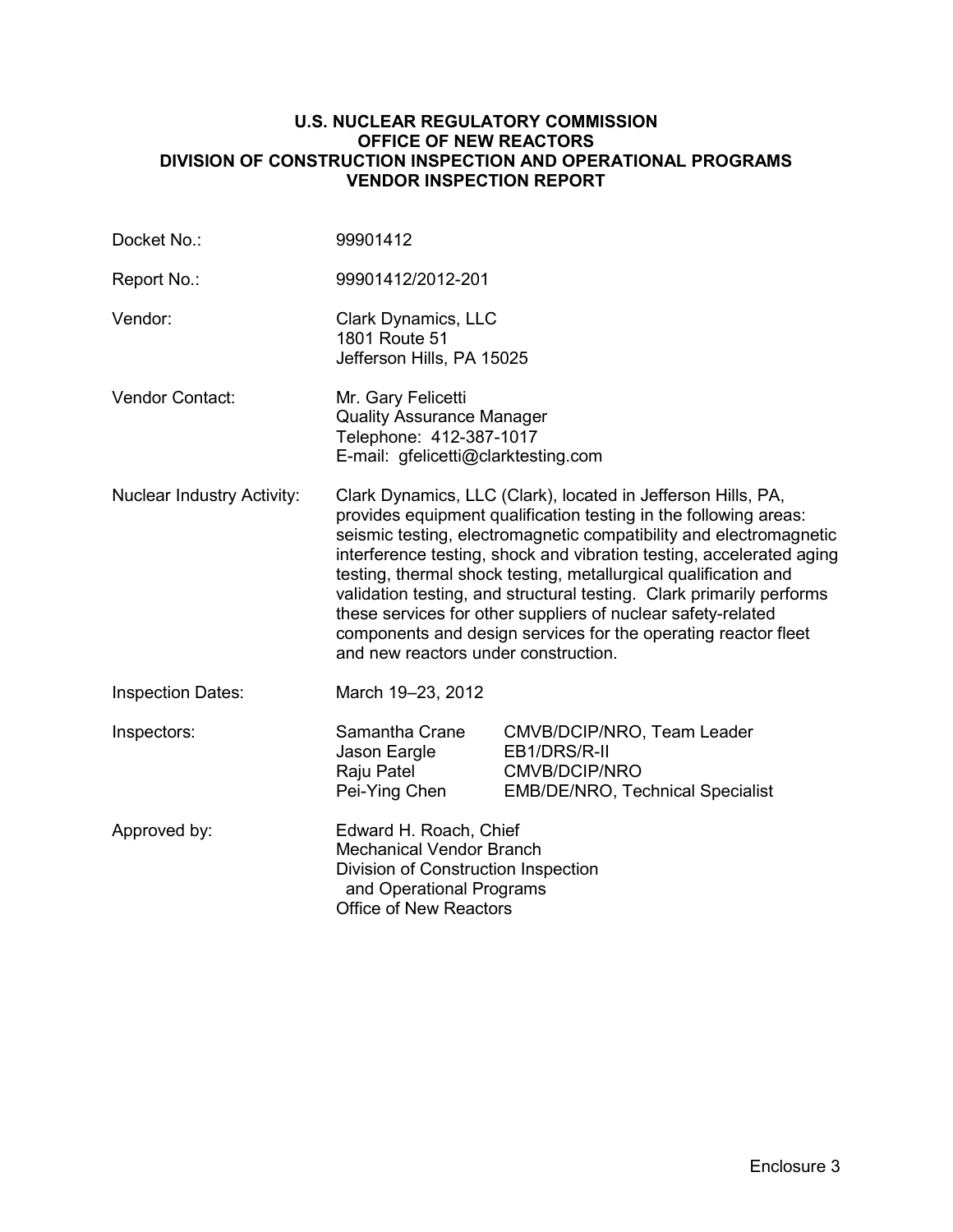# **EXECUTIVE SUMMARY**

Clark Dynamics, LLC 99901412/2012-201

On March 19-23, 2012, the U.S. Nuclear Regulatory Commission (NRC) staff conducted an inspection at the Clark Dynamics, LLC facility (hereafter referred to as Clark) in Jefferson Hills, PA. The inspection focused on seismic qualification testing in support of the Westinghouse AP1000 pressurized-water reactor. Specifically, the inspectors observed the vibrational aging and seismic qualification testing performed on one Limitorque HBC worm gear actuator and one LV-1 low voltage electrical penetration during the period of the inspection. The NRC staff verified that the completed seismic qualification testing performed for one MV-1 medium voltage and one LV-1 low voltage electrical penetration was performed in accordance with the applicable quality and technical requirements imposed in the associated purchase orders. The inspectors observed the setup and performance of vibrational aging, one resonance search, two operating-basis earthquake (OBE) seismic qualification tests, and portions of one safe-shutdown earthquake (SSE) qualification test for the Limitorque HBC worm gear actuator that were associated with inspections, tests, analyses, and acceptance criteria (ITAAC) 2.2.01.05.ii, 2.2.02.05a.ii, 2.2.05.05a.ii, 2.3.02.05.ii, 2.3.07.05.ii, and 2.7.01.05.ii from Revision 19 of the Westinghouse AP1000 certified design.

The NRC inspectors also observed the resonance search and portions of the OBE testing for the LV-1 low voltage electrical penetration and data acquisition for seismic testing associated with ITAAC 2.2.01.05.ii from Revision 19 of the AP1000 certified design. In addition to these activities, the NRC inspectors observed calibration activities and verified that measuring and test equipment (M&TE) was appropriately calibrated and used within its calibrated range.

The purpose of this inspection was to verify that Clark performed the seismic qualification testing in accordance with a quality assurance (QA) program that complied with the requirements of Appendix B, "Quality Assurance Criteria for Nuclear Power Plants and Fuel Reprocessing Plants," of Title 10 of the *Code of Federal Regulations* (10 CFR) Part 50, "Domestic Licensing of Production and Utilization Facilities." The inspection also verified that Clark implemented a program under 10 CFR Part 21, "Reporting of Defects and Noncompliance," that met the regulatory requirements of the NRC.

The following regulations served as the bases for the NRC inspection:

- Appendix B of 10 CFR Part 50
- 10 CFR Part 21

During the conduct of this inspection, the NRC inspectors implemented Inspection Procedure (IP) 43002, "Routine Inspections of Nuclear Vendors," and IP 36100, "Inspection of 10 CFR Part 21 and Programs for Reporting Defects and Noncompliance."

The NRC had not previously performed any inspections at the Clark facility in Jefferson Hills, PA.

With the exception of the violation and nonconformances described below, the NRC inspection team concluded that Clark is effectively implementing its QA and 10 CFR Part 21 programs in the performance of seismic qualification testing. The results of this inspection are summarized below.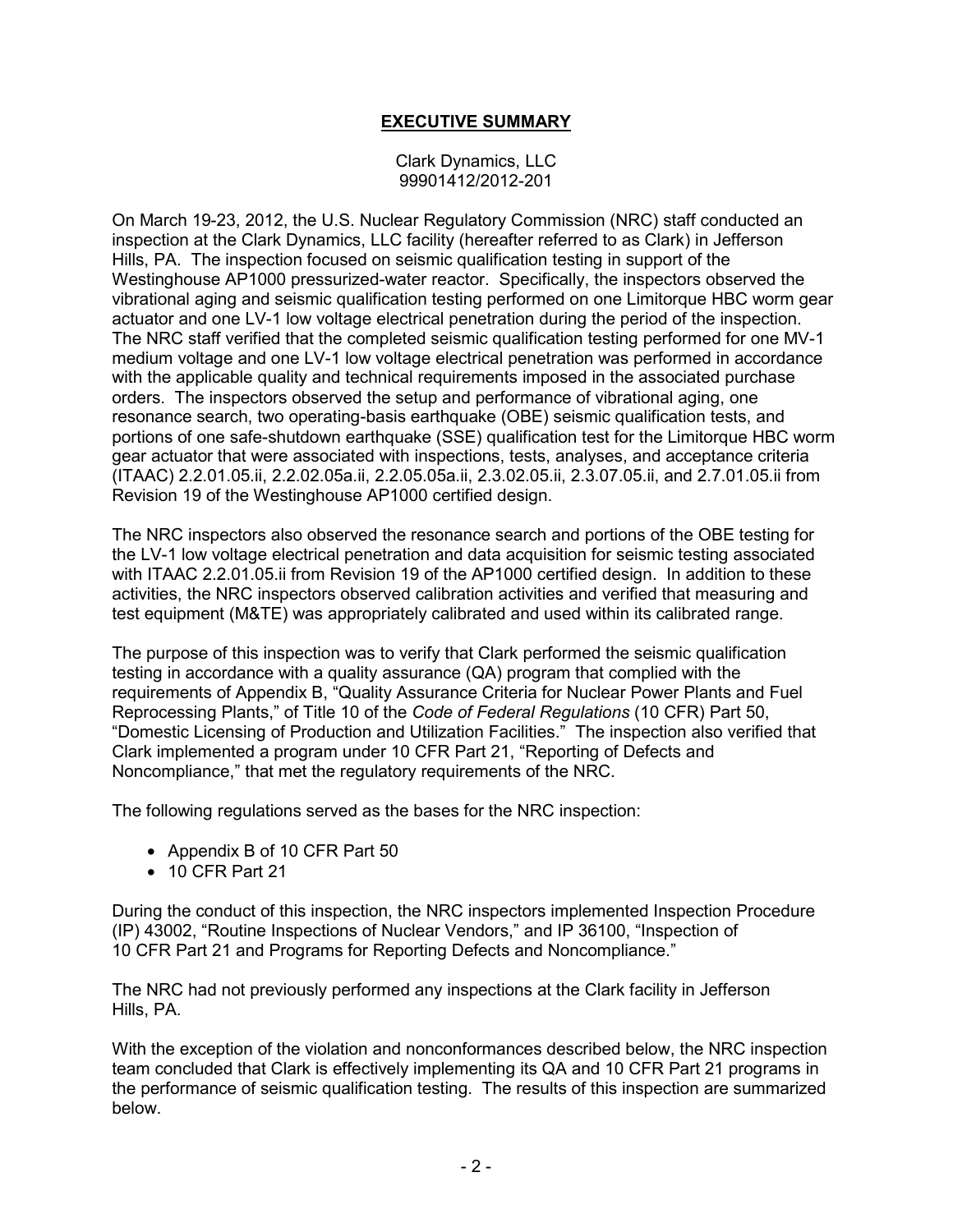## 10 CFR Part 21

The inspectors concluded that Clark's 10 CFR Part 21 procedure did not meet the requirements of 10 CFR Part 21. The inspectors identified Violation 99901412/2012-201-01 for Clark's failure to include requisite guidance in its 10 CFR Part 21 procedure for: (1) an interim report per paragraph  $21.21(a)(2)$  and, (2) the notification to the director or responsible officer as soon as practical, within 5 working days after the completion of the evaluation as required per paragraph 21.21(a)(3). This finding is more than minor because of the complexity of the services that Clark provides and the likelihood that an evaluation would exceed 60 days and require an interim report. However, based on the limited sample of nonconformances, corrective actions, and test deviations reviewed, the inspectors determined that the implementation of the Clark program for reporting of defects and noncompliance was consistent with the regulatory requirements of 10 CFR Part 21.

## Test Control

The inspectors interviewed personnel, and observed one vibrational aging and one seismic qualification test for the Limitorque HBC series worm gear actuators for the Westinghouse AP1000 and reviewed documentation related to the test. The inspectors also observed the seismic qualification testing of the IST LV Power and I&C Electrical Penetration for the Westinghouse AP1000. The inspectors also reviewed completed test documentation for two similar qualification tests to verify testing was performed in accordance with project specifications and the Clark quality assurance manual (QAM).

The inspectors concluded that the implementation of the Clark program for test control was not consistent with the regulatory requirements of Criterion XI, "Test Control," of Appendix B to 10 CFR Part 50. The inspectors initiated a Notice of Nonconformance (NON) 99901412/2012- 201-02 for failure to ensure that adequate test instrumentation was used during the vibrational aging of the Limitorque HBC series worm gear actuator and the seismic testing of the LV-1 low voltage electrical penetration, NON 99901412/2012-201-06 for failure to control the use of procedures and work instructions during calibration and seismic testing and NON 99901412/2012-201-05 for failure to follow procedures, record equipment data, and develop a procedure for specifying minimum requirements regarding the contents of logbooks for testing.

## Control of Measuring and Test Equipment

The inspectors walked down the test lab and M&TE storage locations to verify that M&TE was properly labeled with the M&TE number and calibration period. The inspectors interviewed personnel responsible for the storage, control, and calibration of M&TE and reviewed the calibration history and certificates for a sample of M&TE.

The inspectors concluded that the implementation of the Clark program for control of M&TE was not consistent with the regulatory requirements of Criterion XII, "Control of Measuring and Test Equipment," of Appendix B to 10 CFR Part 50. The inspectors issued NON 99901412/2012- 201-03 for failure to appropriately calibrate torque wrenches, as well as NONs described under test control. The evaluation of the calibration status of M&TE, warrants attention and consideration for its effect on safety-related testing and reportability in accordance with 10 CFR Part 21.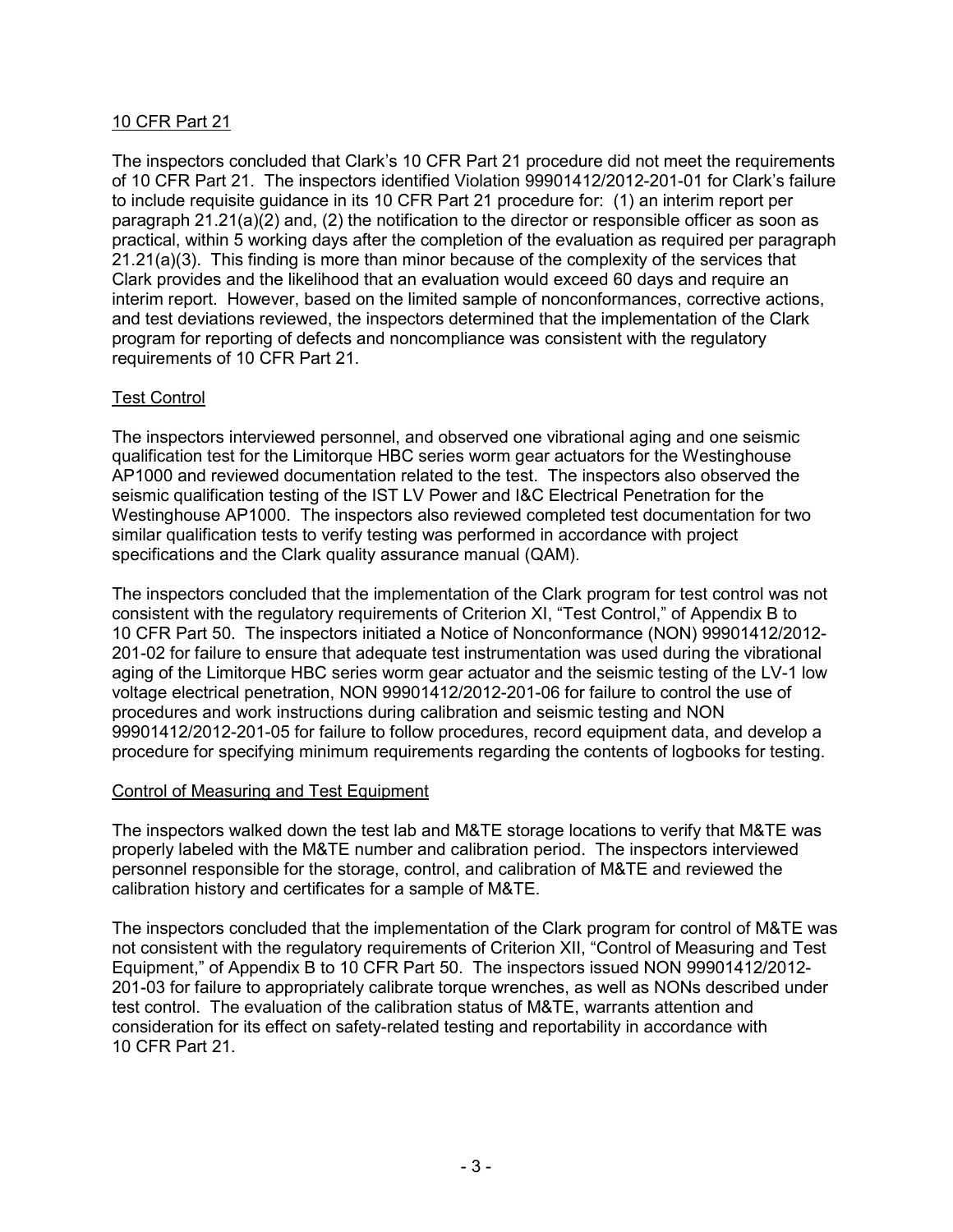## Oversight of Contracted Activities

The inspectors reviewed the Clark policies and procedures for procurement document control and control of purchased material, equipment, and services, reviewed the approved suppliers list, a sample of eight purchase orders and the associated external audit reports, and supplier evaluations to verify proper implementation of the Clark procurement program.

The inspectors identified NON 99901412/2012-201-04 for failure to dedicate commercial calibration services. The inspectors concluded that, with the exception of NON 99901412/2012- 201-04 for failure to dedicate commercial calibration services, the implementation of the Clark oversight of contracted activities was consistent with the regulatory requirements of Criteria IV and VII of Appendix B to 10 CFR Part 50 and the provisions of the Clark QAM and associated implementing procedures.

## Nonconforming Material, Parts, or Components and Corrective Action

The inspectors determined that the implementation of Clark's programs for control of nonconforming material, parts, or components and corrective action were consistent with the regulatory requirements in Criterion XV, "Nonconforming Materials, Parts, or Components," and Criterion XVI, "Corrective Action," of Appendix B to 10 CFR Part 50. Based on the limited sample of documents reviewed and observation of ongoing test activities at the Clark facility, the inspection team determined that Clark is effectively implementing its QAM and the associated nonconformance and corrective action procedures. No findings of significance were identified.

#### Personnel Qualification

The inspectors reviewed the personnel training and qualification process, reviewed the training and qualification records of five test personnel and discussed the personnel training and qualification process with Clark management and technical staff. The inspectors determined that the training and qualification of Clark personnel conforms to the regulatory requirements in Criterion II, "Quality Assurance Program," of Appendix B to 10 CFR Part 50. In addition, the inspectors determined that, for the limited sample reviewed, the Clark staff has been effectively implementing the Clark QAM and implementing procedures for the training and qualification of its personnel. No findings of significance were identified.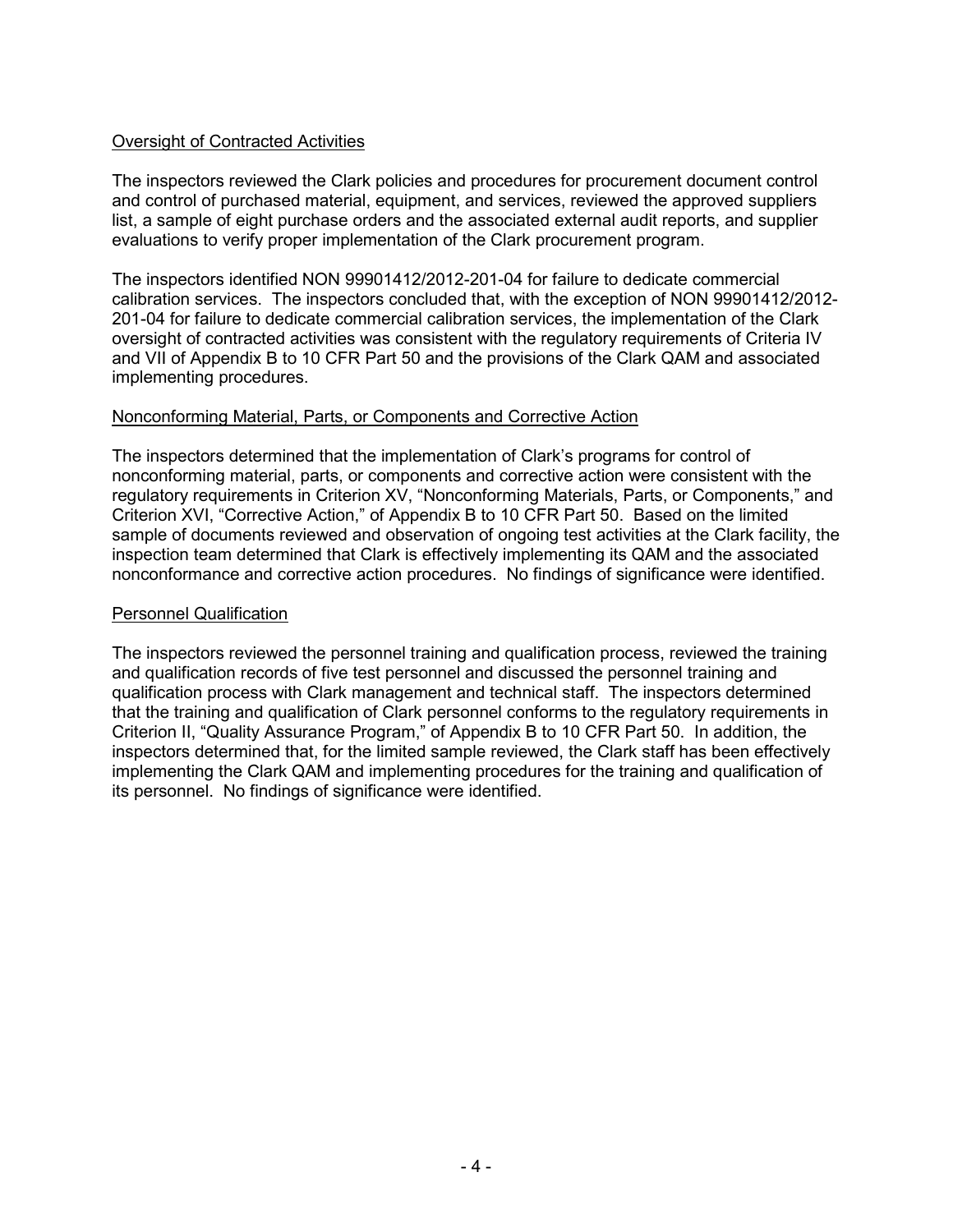## **REPORT DETAILS**

The U.S. Nuclear Regulatory Commission (NRC) inspectors observed various activities associated with the seismic testing of a Limitorque HBC worm gear actuator with a 12-inch hand wheel, and IST LV Power and I&C Electrical Penetration, conducted interviews with responsible Clark Dynamics, LLC (Clark) personnel, and verified that the completed seismic qualification testing performed for one MV-1 medium voltage and one LV-1 low voltage electrical penetration was performed in accordance with the applicable quality and technical requirements imposed in the associated purchase orders (POs). Specifically, the inspectors observed the setup and performance of vibrational aging, one resonance search, two operating-basis earthquake (OBE) seismic qualification tests, and portions of one safe-shutdown earthquake (SSE) qualification test for the Limitorque HBC worm gear actuator that were associated with inspections, testes, analyses, and acceptance criteria (ITAAC) 2.2.01.05.ii, 2.2.02.05a.ii, 2.2.05.05a.ii, 2.3.02.05.ii, 2.3.07.05.ii, and 2.7.01.05.ii from Revision 19 of the Westinghouse AP1000 pressurized-water reactor certified design. The NRC inspectors also observed the resonance search and portions of the OBE testing for the LV-1 low voltage electrical penetration, and data acquisition for seismic testing associated with ITAAC 2.2.01.05.ii from Revision 19 of the AP1000 certified design. In addition to observing these activities, the NRC inspectors observed calibration activities to verify that measuring and test equipment (M&TE) was appropriately calibrated and used within its calibrated range.

#### 1. 10 CFR Part 21 Program

#### a. Inspection Scope

The inspectors reviewed the policies and implementing procedures that govern the Clark program under Title 10 of the *Code of Federal Regulations* (10 CFR) Part 21, "Reporting of Defects and Noncompliance," to verify its compliance with the NRC's regulatory requirements. The inspectors reviewed the Clark procedures that govern corrective action and the control and correction of nonconforming items to verify an adequate link to the 10 CFR Part 21 process, and they reviewed the corrective action request (CAR) forms initiated over the past 2 years to verify if any deviations to technical requirements occurred that should have been evaluated for 10 CFR Part 21 applicability. In addition, the inspectors reviewed a sample of eight POs to verify that compliance with 10 CFR Part 21 was included in safety-related POs. The attachment to this inspection report lists the documents reviewed by the inspectors.

## b. Observations and Findings

## b.1 10 CFR Part 21 Procedure

Quality Assurance Procedure (QAP)-08.03.02, "Reporting of Defects and Noncompliance to the NRC," Revision 0, dated July 26, 2010, establishes the requirements for compliance with the regulatory requirements of 10 CFR Part 21. The procedure defines the process for reporting defects; the posting requirements; the responsibilities, timelines, actions for identifying and evaluating deviations and failures to comply; and the records retention requirements.

The inspectors verified that Clark's nonconforming items and corrective action programs, as described in Section 8.7, "Process of Defects in Basic Components," of Clark's Quality Assurance Manual (QAM), QAP-08.03.01, "Non-Conformance Control,"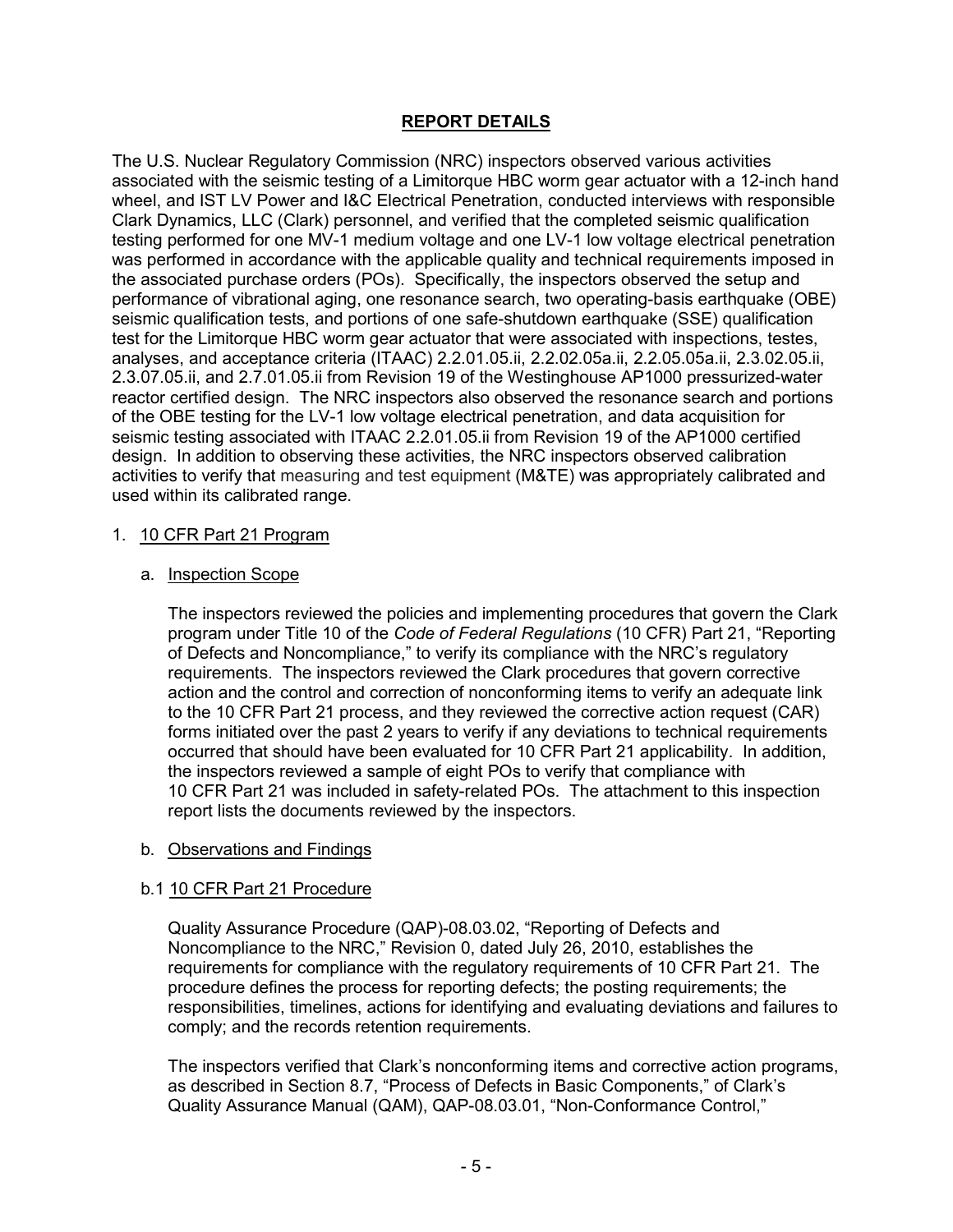Revision 2, dated March 24, 2010; and QAP-08.05.02, "Corrective Action," Revision 2, dated March 24, 2010, provide a connection to the 10 CFR Part 21 program.

The inspectors reviewed the QAP-08.03.02 and met with Clark's quality assurance (QA) manager to discuss the procedure. Based on discussion with the QA manager, the inspectors determined that Clark's QAP-08.03.02 does not address all of the requirements of 10 CFR Part 21.

Paragraph 21.21(a) of 10 CFR Part 21 requires, in part, that each individual, corporation partnership, or other entity subject to the regulations in this part shall adopt appropriate procedures to ensure: (a)(2) for deviations which cannot be evaluated within 60 day from discovery of the deviation or failure to comply, an interim report must be prepared and submitted to the commission, and  $(a)(3)$  that a director or responsible officer subject to the regulations of this part is informed as soon as practicable, and in all cases, within the 5 working days after completion of the evaluation required by paragraph 21.21(a)(1).

Contrary to the above, as of March 23, 2012, Clark's 10 CFR Part 21 procedure, Clark's QAP-08.03.02, did not include requisite guidance for: (1) an interim report per paragraph  $21.21(a)(2)$ , and (2) the notification to the director or responsible officer as soon as practical, within 5 working days after the completion of the evaluation, as required per paragraph 21.21(a)(3).

Clark's QAP-08.03.02 states in part that test engineer is responsible for evaluation of test anomalies, however, section 2, "Responsibility," of the QAP does not contain the provision for informing the Clark's director or responsible officer as soon as practical, and, in all cases, within 5 working days after completion of the evaluation that the service associated with the basic component fails to comply or contains a defect, as required by paragraph 10 CFR 21.21(a)(3).

Clark's QAP-08.03.02 includes the process of evaluation of a deviation or failure to comply associated with substantial safety hazard and notification to the NRC and to Clark's customers. However, section 5.3 "Evaluation," of the QAP, does not include a provision to ensure that if an evaluation of an identified deviation or failure to comply potentially associated with a substantial safety hazard cannot be completed within 60 days from discovery of the deviation or failure to comply, an interim report is to be prepared and submitted to the Commission through a director or responsible officer, as required by 10 CFR 21.21(a)(2).

This finding is more than minor because of the complexity of the qualification testing services that Clark provides and the likelihood that an evaluation would exceed 60 days and require an interim report. Clark management acknowledged the issue and took immediate action by issuing CAR 000950. The inspectors identified this issue as Violation 99901412/2012-201-01.

#### b.2 Implementation

The inspectors reviewed the implementation of Clark's 10 CFR Part 21 program. The inspectors noted that Clark had not performed any 10 CFR Part 21 evaluations. The inspectors reviewed the CAR forms initiated over the past 2 years and the test deviations and anomalies in a sample of test reports and did not identify any specific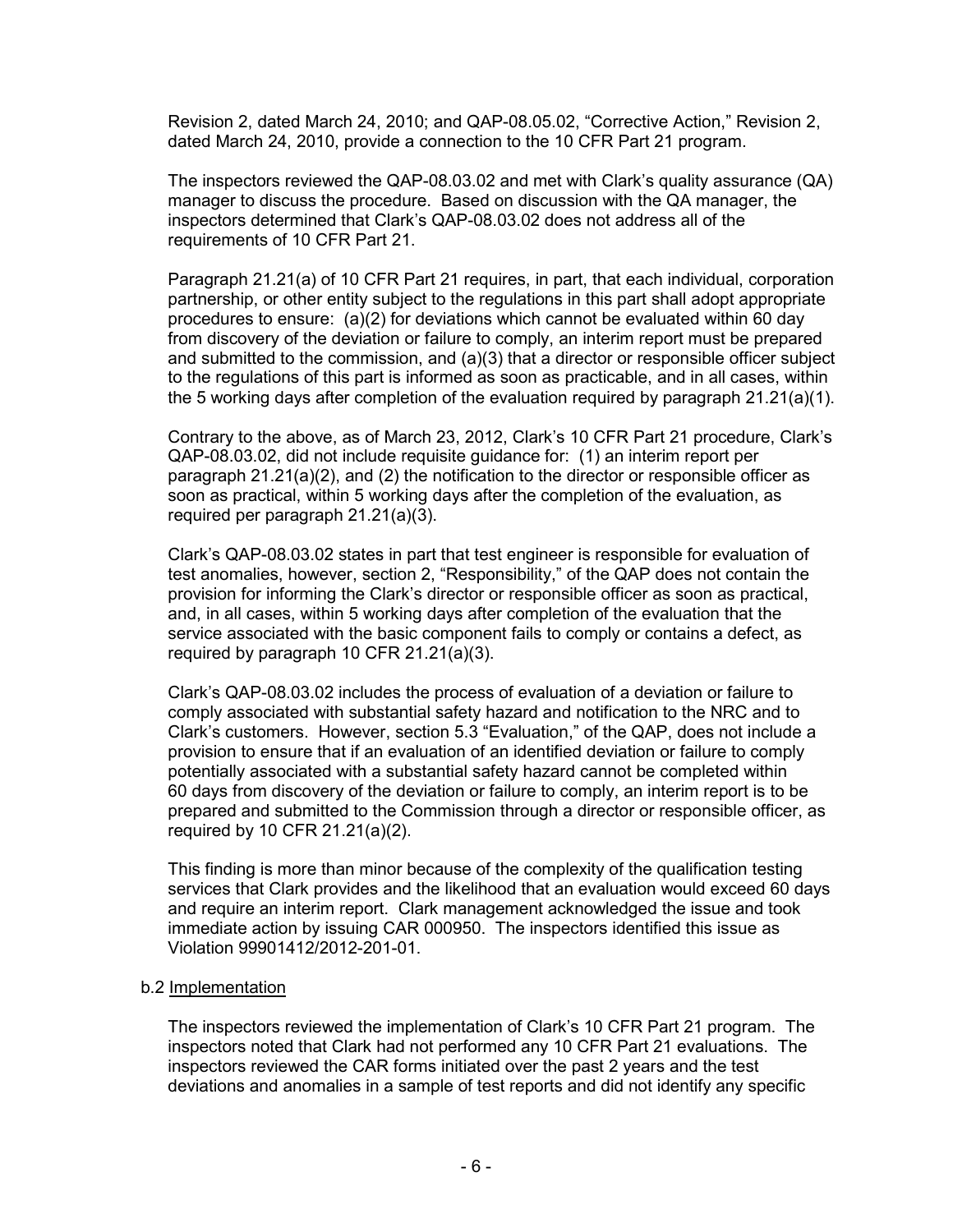issues that would have warranted further evaluation under the Clark QAP-08.03.02 procedure.

The inspectors interviewed the Clark dynamics test manager and the QA manager who are responsible for performing such evaluations and that they were appropriately trained and capable of properly evaluating and reporting an issue in accordance with QAP-08.03.02 and 10 CFR Part 21. The inspectors verified the posting outside its calibration laboratory and in test facility included a copy of Section 206 of the Energy Reorganization Act of 1974, as amended, the latest copy of 10 CFR Part 21, and a copy of QAP-08.03.02 per requirements of 10 CFR 21.6, "Posting Requirements." In addition, the inspectors verified for a sample of Clark POs, that Clark had implemented a program consistent with the requirements in 10 CFR 21.31, "Procurement Documents," by specifying the applicability of 10 CFR Part 21 in its POs for its basic components or services associated with the basic components.

## c. Conclusions

The inspectors concluded that, with the exception of Violation 99901412/2012-201-01 for failure to include the requisite guidance for interim reports and the provision for notification of a director or responsible officer in its 10 CFR Part 21 procedure, Clark appropriately translated the requirements of 10 CFR Part 21 into implementing procedures and, for those activities reviewed by the team, implemented them as required.

## 2. Training and Qualification of Personnel

## a. Inspection Scope

The inspectors reviewed Clark's policies and procedures to verify that Clark was implementing training activities in a manner consistent with regulatory requirements and industry standards. The inspectors reviewed the personnel training and qualification process and the training and qualification records of five test personnel to verify conformance with the requirements in Criterion II, "Quality Assurance Program," of Appendix B, "Quality Assurance Criteria for Nuclear Power Plants and Fuel Reprocessing Plants," to 10 CFR Part 50, "Domestic Licensing of Production and Utilization Facilities." In addition, the inspectors discussed the personnel training and qualification process with Clark management and technical staff. The attachment to this inspection report lists the documents reviewed by the inspectors.

## b. Observations and Findings

The inspectors verified that training programs had been established and implemented for the indoctrination and training of personnel performing activities affecting quality, including testing personnel, engineers, and quality assurance personnel to assure that proficiency was achieved and maintained. QAP-06.02.01, "Qualification and Training Procedure," Revision 9, dated March 1, 2012, describes how Clark trains its employees so that they have sufficient training and skills for consistent job and task performance.

Test personnel are certified based on the Clark dynamics test manager's evaluation of the test personnel's education and experience, on-the-job training, proficiency and capability to perform instrument calibration. The final certification of test personnel is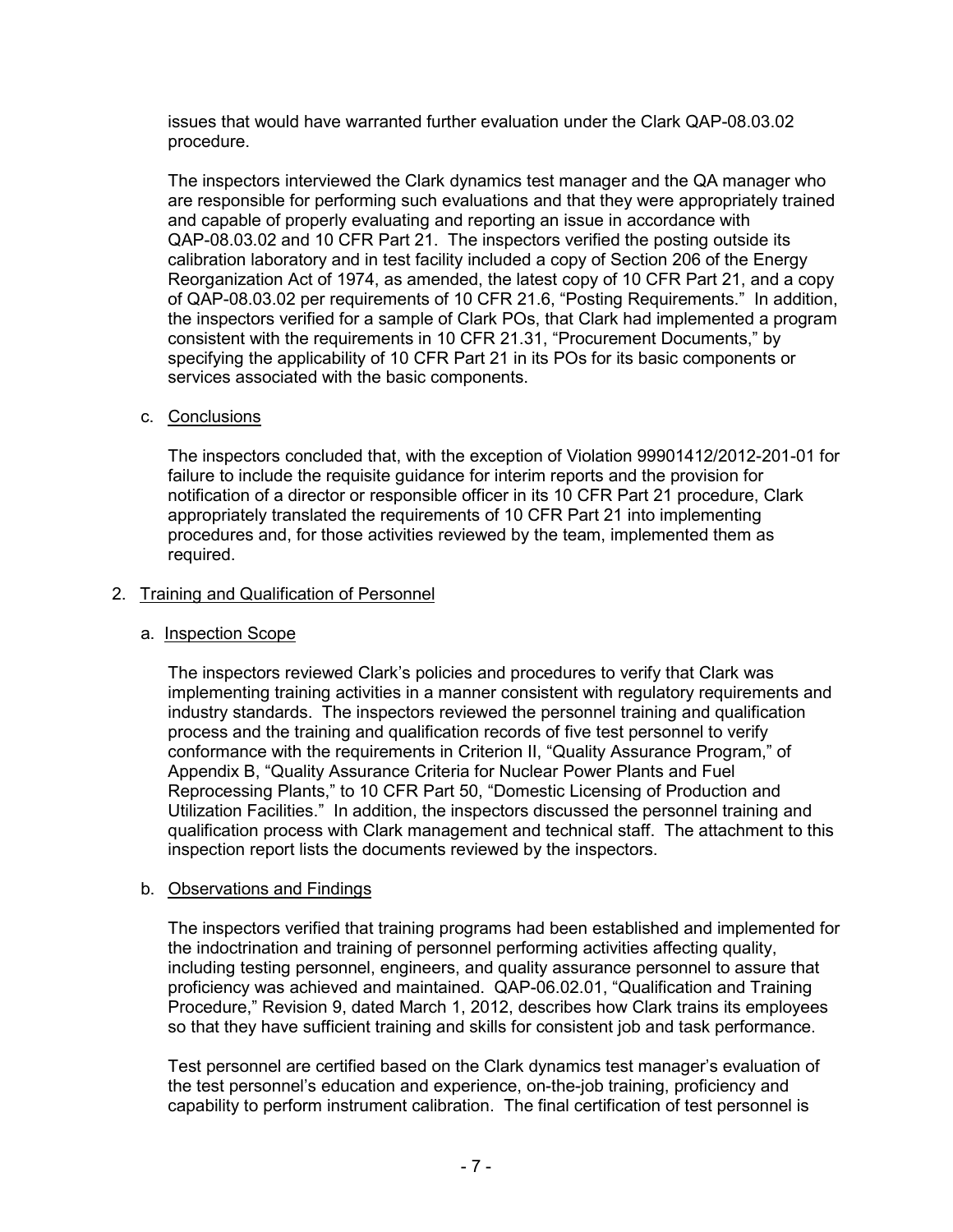reviewed and approved by the Clark dynamics test manager and the QA manager and documented in the qualification and training record file, and in the Dynamics Personnel Qualification Matrix. For a sample of five test personnel, the inspectors verified that qualification records documented on-the job training, education, experience and any certifications required by industry and contract requirements. The training of test facility personnel was conducted and documented to familiarize personnel with facility hardware and software, equipment operation, test plans and procedures, and test specifications. The sample of qualification records reviewed were periodically evaluated, reviewed, and approved by Clark management in accordance with QA program requirements.

## c. Conclusions

The inspectors concluded that Clark's program requirements for training and qualification of personnel are consistent with the requirements of Criterion II of Appendix B to 10 CFR Part 50. The inspectors also concluded that Clark's quality assurance manual and associated training and qualification procedures were adequate and effectively implemented. No findings of significance were identified.

## 3. Oversight of Contracted Activities

## a. Inspection Scope

The inspectors reviewed the Clark policies and implementing procedures that govern procurement document control and control of purchased material, equipment, and services to verify compliance with Criterion IV, "Procurement Document Control," and Criterion VII, "Control of Purchased Material, Equipment, and Services," of Appendix B to 10 CFR Part 50, respectively. The inspectors reviewed the approved suppliers list (ASL), a sample of eight POs for safety-related services, the associated external audit reports, and the supplier evaluations to verify proper implementation of the Clark procurement program. The attachment to this inspection report lists the documents reviewed by the inspectors.

## b. Observations and Findings

## b.1 Procurement Document Control

QAP 07.04.01, "Purchasing Procedure," Revision 2, dated October 13, 2010, establishes provisions for the control of documents for the procurement of nuclear safety-related items, materials, and services and the requirements to ensure that purchased material, equipment, and services conform to procurement documentation. For a sample of eight Pos, the inspectors verified that the POs specified quality requirements, including technical, administrative, regulatory, and reporting requirements, and that the supplier uses a documented QA program that is implemented and meets the applicable regulatory requirements. For the three safety-related POs issued to Tobalski/Watkins, Assurance Technical Services, and Steris Isomedix, the inspectors found that Clark appropriately implemented its program in accordance with its QA program and applicable regulations.

The inspectors noted that Section 5.2, "Supplier Selection," of QAP 07.04.01 does not require suppliers of domestic calibration services to be evaluated before acceptance of material, equipment, or services. In addition, Section 5.6, "Domestic Calibration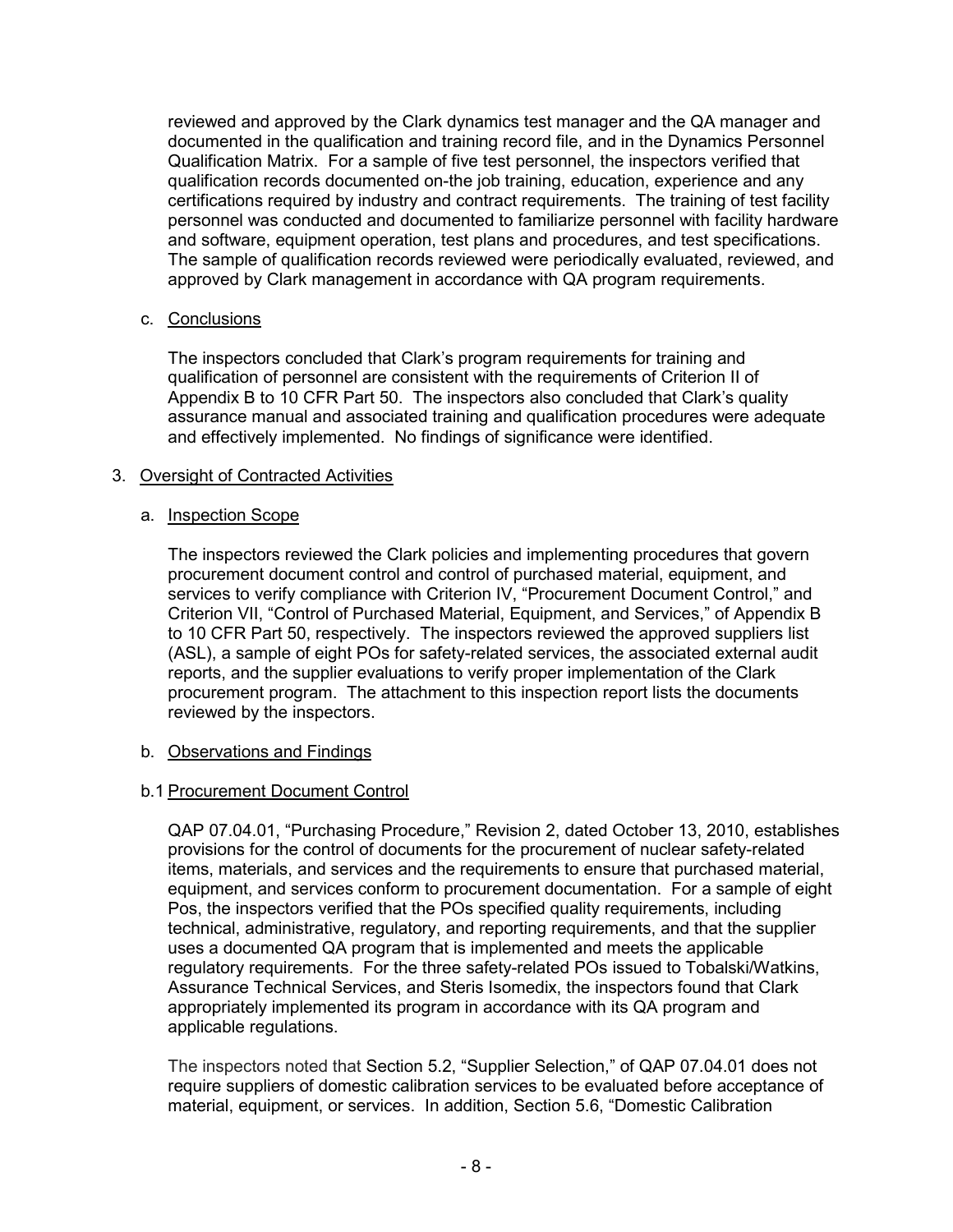Suppliers," of QAP 07.04.01 states that the procurement documents for domestic calibration laboratories are not required to impose a quality assurance program consistent with the quality assurance program requirements for nuclear facilities, and that accreditation by nationally accepted accreditation bodies recognized by the National Voluntary Laboratory Accreditation Program (NVLAP) by a mutual recognition agreement may be used instead of source inspection, commercial grade survey, and/or audit.

The NRC staff has determined that NVLAP, the American Association for Laboratory Accreditation (A2LA), or any other accreditation provided by a domestic accrediting body may only be used as the basis for qualifying a commercial calibration laboratory as part of the commercial-grade dedication process when all of the requirements described in the Arizona Public Service Company (APS) safety evaluation report (Agencywide Documents Access and Management System (ADAMS) Accession No. ML052710224) are met. NVLAP and A2LA accreditation may not be used as the sole basis for qualifying safety-related calibration services.

Criterion III of Appendix B to 10 CFR Part 50 states, in part, that "measures shall also be established for the selection and review for suitability of application of materials, parts, equipment, and processes that are essential to the safety-related functions of the structures, systems, and components."

Contrary to the Criterion III, as of March 23, 2012, Clark failed to review the suitability of the application of commercially calibrated measuring and test equipment for use in safety-related applications as part of a commercial-grade item dedication. Specifically, Clark issued two POs to Bruel and Kjaer, one PO to Cal-Tec, and two POs to Pre-Cal Services for commercial calibration services for M&TE that were subsequently used in safety-related applications, but failed to include the requirements to conform with 10 CFR Part 21 and Appendix B to 10 CFR Part 50 in the POs or to dedicate the calibration services.

Clark used M&TE calibrated by commercial calibration laboratories for both safetyrelated applications as well as to calibrate other M&TE that was used in safety-related applications without reviewing the suitability of its use as part of a formal commercialgrade dedication process. Even though the inspectors verified that Clark had met the conditions described in the APS safety evaluation report for using NVLAP or A2LA accreditation in lieu of commercial-grade surveys as part of a commercial-grade dedication process, Clark failed to perform technical evaluation to: identify all of the critical characteristics for the M&TE, identify the acceptance criteria, and define the verification methods, or document that the acceptance criteria had been met. Clark took immediate corrective action and opened CAR 000949 to address this issue. This issue is being tracked as Nonconformance 99901412/2012-201-04.

## b.2 Control of Purchased Material, Equipment, and Services

QAP-07.04.02, "Supplier Qualification Procedure," Revision 7, dated March 12, 2012, describes the process of selecting and approving suppliers of material and subcontract services. The inspectors verified Clark's ASL documented (1) the vendor name(2) the scope of qualification, (3) limitations and restrictions, if necessary, (4) the date that reapproval is due, and (5) the vendor's quality program and any Clark established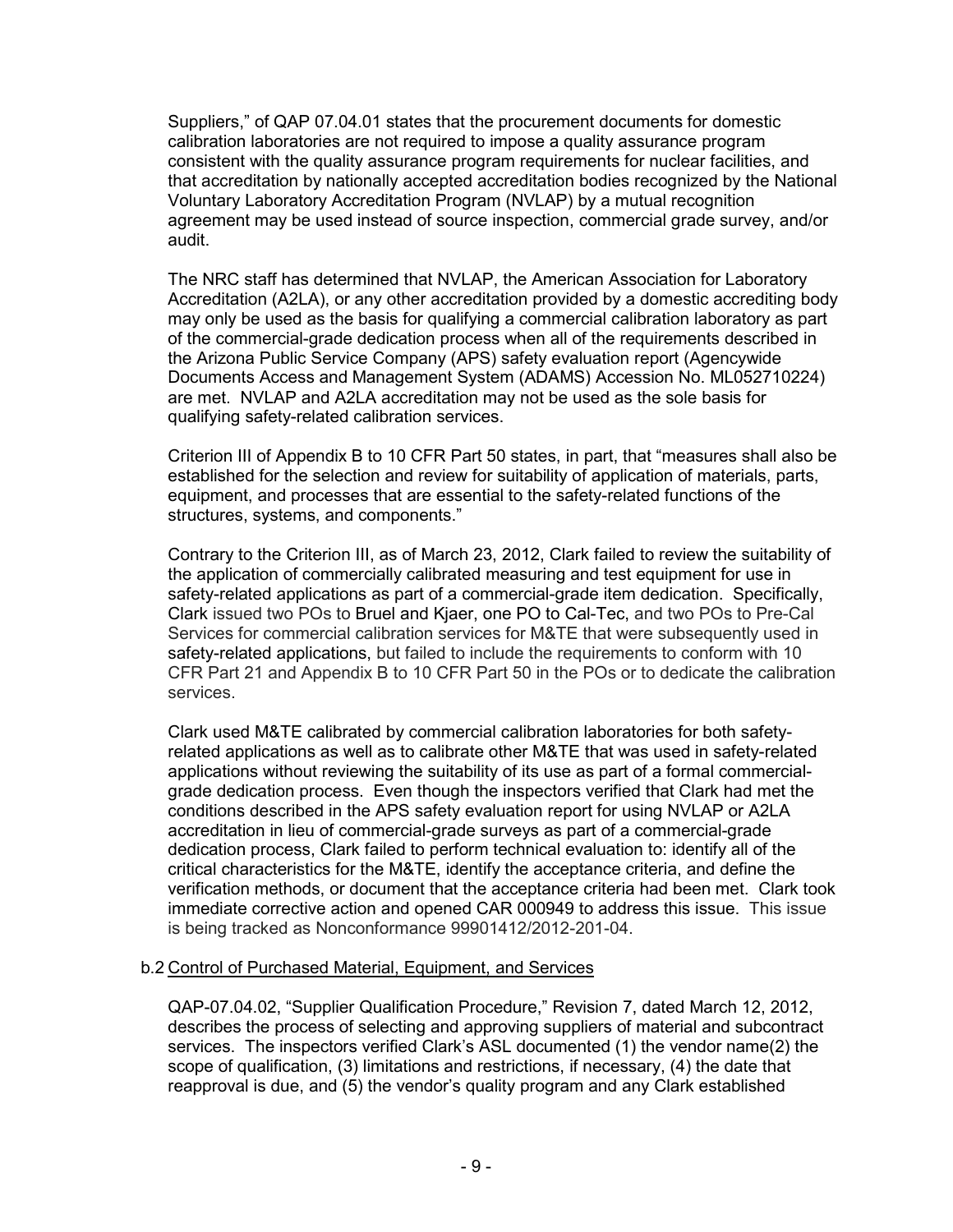controls, if applicable. In addition, the inspectors verified the listings from the ASL and cross-referenced the information with applicable audit reports.

The inspectors verified for a sample of five external audits of Assurance Technical Services, Cal-Tec, Kinetrics, Steris Isomedix, and Tobalski/Watkins that adequate controls had been established and implemented for the oversight of contracted activities. The inspectors confirmed that the audit reports contained a review of the relevant QA criteria in Appendix B to 10 CFR Part 50 for the activities performed by the individual suppliers, as well as documentation of pertinent supplier guidance associated with each criterion. The inspectors confirmed that the suppliers performing work for Clark were appropriately listed on the ASL, and that the scope of supply was documented and consistent for the activities contracted.

## c. Conclusions

The inspectors concluded that, with the exception of Nonconformance 99901412/2012-201-04 for failure to dedicate commercial calibration services, the implementation of Clark's oversight of contracted activities was consistent with the regulatory requirements of Criteria IV and VII of Appendix B to 10 CFR Part 50 and the provisions of the Clark QAM and associated implementing procedures.

# 4. Test Control

## a. Inspection Scope

The inspectors interviewed personnel and reviewed the policies and procedures that govern the implementation of the Clark process to verify compliance with Criterion XI, "Test Control," of Appendix B to 10 CFR Part 50. The inspectors observed vibrational aging and seismic qualification test for the Limitorque HBC series worm gear actuators associated with ITAAC 2.2.01.05.ii, 2.2.02.05a.ii, 2.2.05.05a.ii, 2.3.02.05.ii, 2.3.07.05.ii, and 2.7.01.05.ii from Revision 19 of the AP1000 certified design, and reviewed documentation related to the test. The inspectors also observed the seismic qualification testing of IST LV Power and I&C Electrical Penetrations associated with ITAAC 2.2.01.05.ii from Revision 19 of the AP1000 certified design. The low voltage electrical penetration was manufactured by Kinectrics, Inc., for the Westinghouse AP1000 and reviewed completed test documentation for two similar qualification tests. The purpose of observing these test activities was to determine if the tests were conducted in accordance with written procedures, that the test procedures and test plans were consistent with the requirements in the customer specifications and the Clark QAM. The attachment to this inspection report lists the documents reviewed by the inspectors.

## b. Observations and Findings

## b.1 Test Program

Westinghouse Electric Company developed the qualification testing program for the actuators and electrical penetrations. Westinghouse developed the test plans and test specifications and contracted directly with Clark for the testing of the actuators and with Kinectrics for the testing of the electrical penetrations. Kinectrics then subcontracted with Clark for the testing of the electrical penetrations. Clark is responsible for the seismic testing; however, all functional testing is performed by the customer. This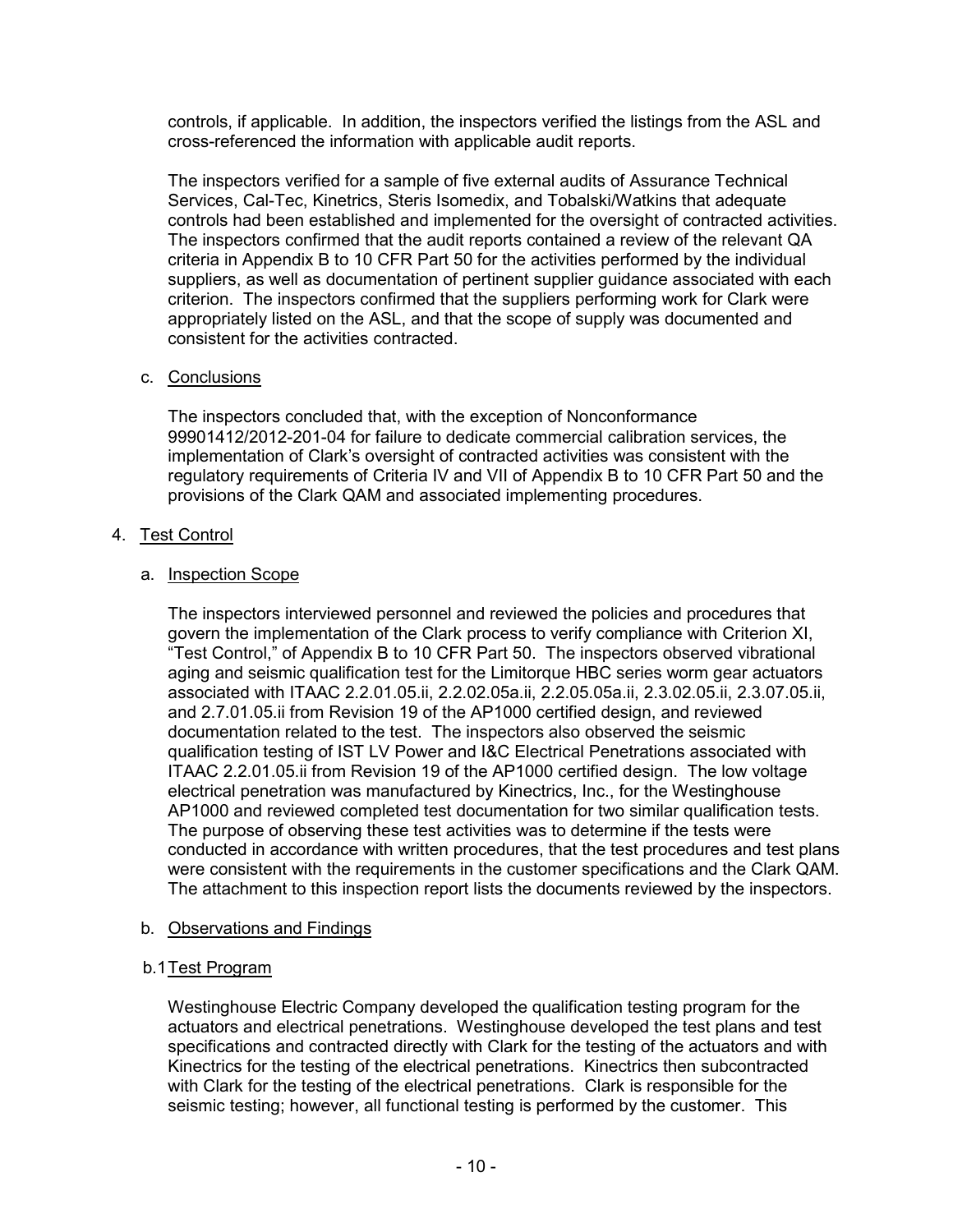inspection focused on Clark's implementation of Westinghouse's test program, test plan, and test specifications for the seismic qualification of the actuator and electrical penetrations.

## b.2 Test Plan and Procedures

The inspectors discussed EL 10000, "Seismic Qualification Test Procedure for Westinghouse Electric Company Limitorque Actuators," Revision 0, dated March 8, 2012, with the Clark dynamic testing manager, QA manager, QA assistant, and test procedure preparer. The inspectors verified that the test procedure included the technical and quality requirements identified in the Westinghouse PO. The inspectors verified that the test procedure provided an adequate description of pre-testing, testing, and post-testing activities. The procedure included descriptions of the test objectives, quality assurance requirements, facility description and control, data acquisition and analysis, initial conditions, prerequisites, instructions, acceptance criteria, and post-test activities.

The seismic qualification testing for the low-voltage electrical penetration was performed to the Kinectrics' procedure K-403869-PSWI-0005, "Test Procedure for Qualification Testing of IST LV Power and I&C Electrical Penetrations," Revision 1, dated February 29, 2012. Clark did not develop or use any of its own procedures for this testing.

## b.3 Test Implementation

#### Vibrational Aging of a Limitorque HBC Series Worm Gear Actuator with a 12-Inch Hand Wheel

The inspectors observed the test setup and vibrational aging of a Limitorque HBC series worm gear actuator with a 12-inch hand wheel. During the observation, 90 minutes of vibration was applied along each orthogonal axis of the test specimen, and the results were recorded in the test logbook. The inspectors confirmed that the following testing elements were satisfied, verified, and recorded, as appropriate: a) test parameters and initial conditions, b) test acceptance criteria, c) test prerequisites, d) environmental conditions, e) test anomalies and their disposition, f) test instrument range, accuracy, and uncertainty appropriate for the test, g) current calibration, and h) proper procedure sequence followed and deviations evaluated and documented. While Clark generally satisfied the above test elements, the inspectors identified an issue with respect to the test instrument range, accuracy, and uncertainty being appropriate for the test.

Criterion XI, "Test Control," of Appendix B to 10 CFR Part 50 states, in part, that the "test procedures shall include provisions for assuring that adequate test instrumentation is available and used, and that the test is performed under suitable environmental conditions."

Subsection 2.3.5, "Instrumentation," of EL:10000 test procedure states, in part, that accelerometers shall have a response of 1 Hz to 500 Hz as a minimum, and subsection 3.2, "Vibrational Aging," of the procedure states, in part, that "the test specimen shall be vibration aged… with a frequency sweeping from 5 Hz to 100 Hz to 5 Hz….."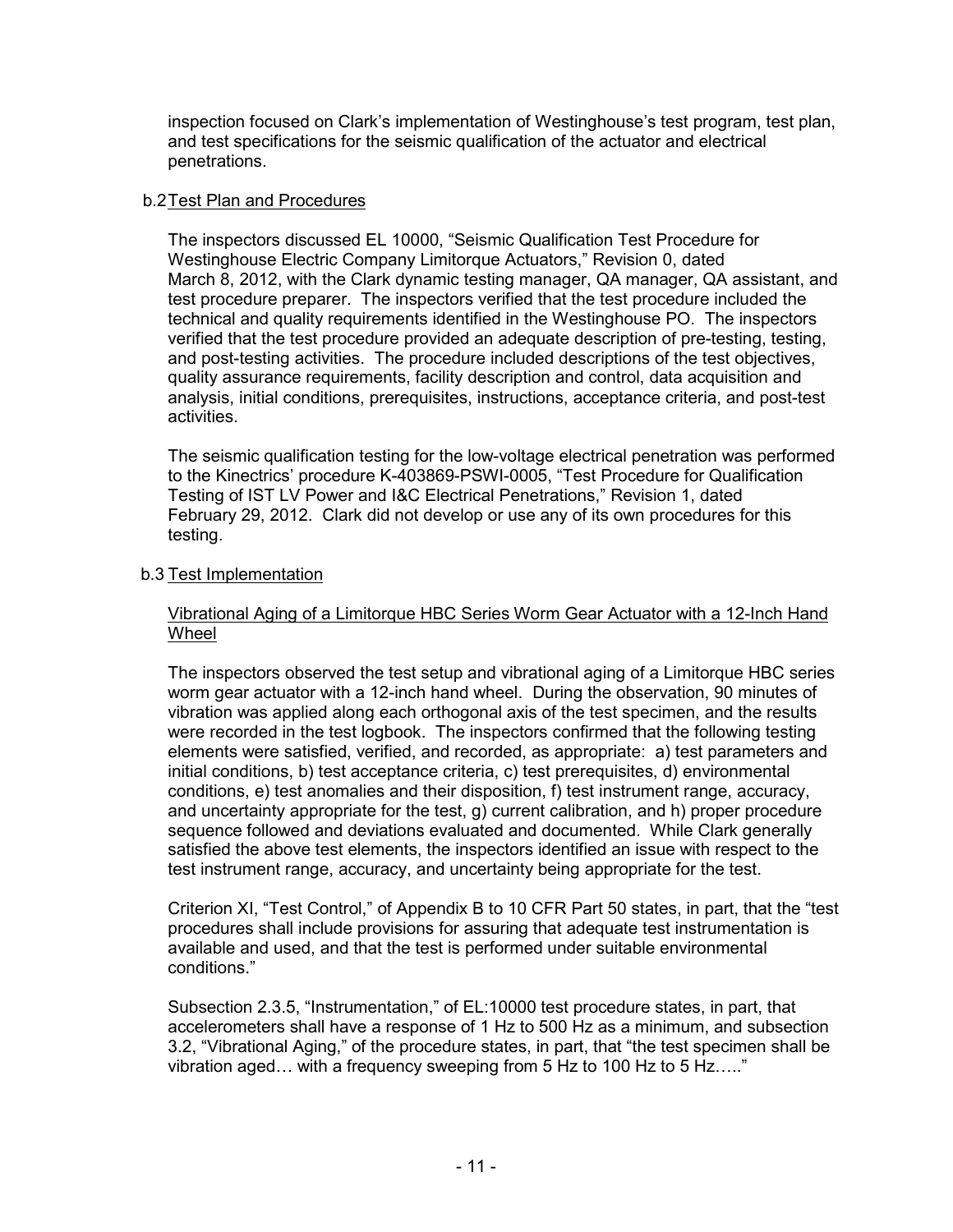Contrary to the above, as of March 23, 2012, Clark used accelerometers for the vibrational aging of the Limitorque HBC series worm gear actuator that were not calibrated over the entire range for which they were used. The inspectors noted that three accelerometers—McBee No's 3966, 3761, and 4064—were listed in the test logbook for the Limitorque HBC series worm gear actuator that underwent vibrational aging tested under Clark test number ANT: 5445 on March 20 and 21, 2012. These three accelerometers were calibrated over the 25 to 500 Hz frequency range and used during the vibrational aging test for frequencies ranging from 5 Hz to 100 Hz.

According to Institute of Electrical and Electronics Engineers (IEEE) Standard 344, the purpose of the vibrational aging is to show that the lower levels of normal and transient vibration, associated with plant operation and the OBE will neither adversely affect an equipment's performance of its safety function nor cause any condition to exist that, if undetected, would cause failure of such performance during a subsequent SSE. By using the accelerometers outside of their calibrated range, Clark cannot assure that the vibrational aging produced the equivalent fatigue effects of specified in plant vibration resulting from normal and transient plant operating conditions.

This issue was discussed with the Clark dynamics test manager and the QA manager, who took immediate corrective action and initiated a CAR 000956 to address the issue. The inspectors issued Nonconformance 99901412/2012-201-04 for Clark's failure to ensure that adequate test instrumentation was used during the vibrational aging of the Limitorque HBC series worm gear actuator.

#### Seismic Qualification Testing of a Limitorque HBC Series Worm Gear Actuator with a 12-Inch Hand Wheel

The inspectors also witnessed portions of the seismic qualification of a Limitorque HBC series worm gear actuator with a 12-inch hand wheel that was associated with ITAAC 2.2.01.05.ii, 2.2.02.05a.ii, 2.2.05.05a.ii, 2.3.02.05.ii, 2.3.07.05.ii, and 2.7.01.05.ii from Revision 19 of the AP1000 certified design. The inspectors observed a resonance search performed on each orthogonal axis and OBE testing. The OBE vibratory motion was simulated by exposing the test specimen to three sinusoidal sweeps of required input motion at the levels described in EL 10000 in each of three orthogonal axes. Of the two OBE sweeps performed, one was performed with the actuator in the closed position and one with the actuator in the open position.

The inspectors also observed portions of the SSE sine beat testing for line mounted applications. This was demonstrated by exposing the actuator to a series of single frequency sine beat tests at each test frequency and any resonance frequency of the test specimen that is less that 100 Hz. The testing was performed in accordance with the minimum peak acceleration values provided in EL 10000 test procedure.

The inspectors verified that the test data and results were recorded and that the testing followed EL 10000 and met the requirements of IEEE Standard 328 for qualification of safety-related actuators for nuclear power generating stations.

Criterion VI, "Document Control," of Appendix B to 10 CFR Part 50 states that "measures shall be established to control the issuance of documents, such as instructions, procedures, and drawings, including changes thereto, which prescribe all activities affecting quality. These measures shall assure that documents, including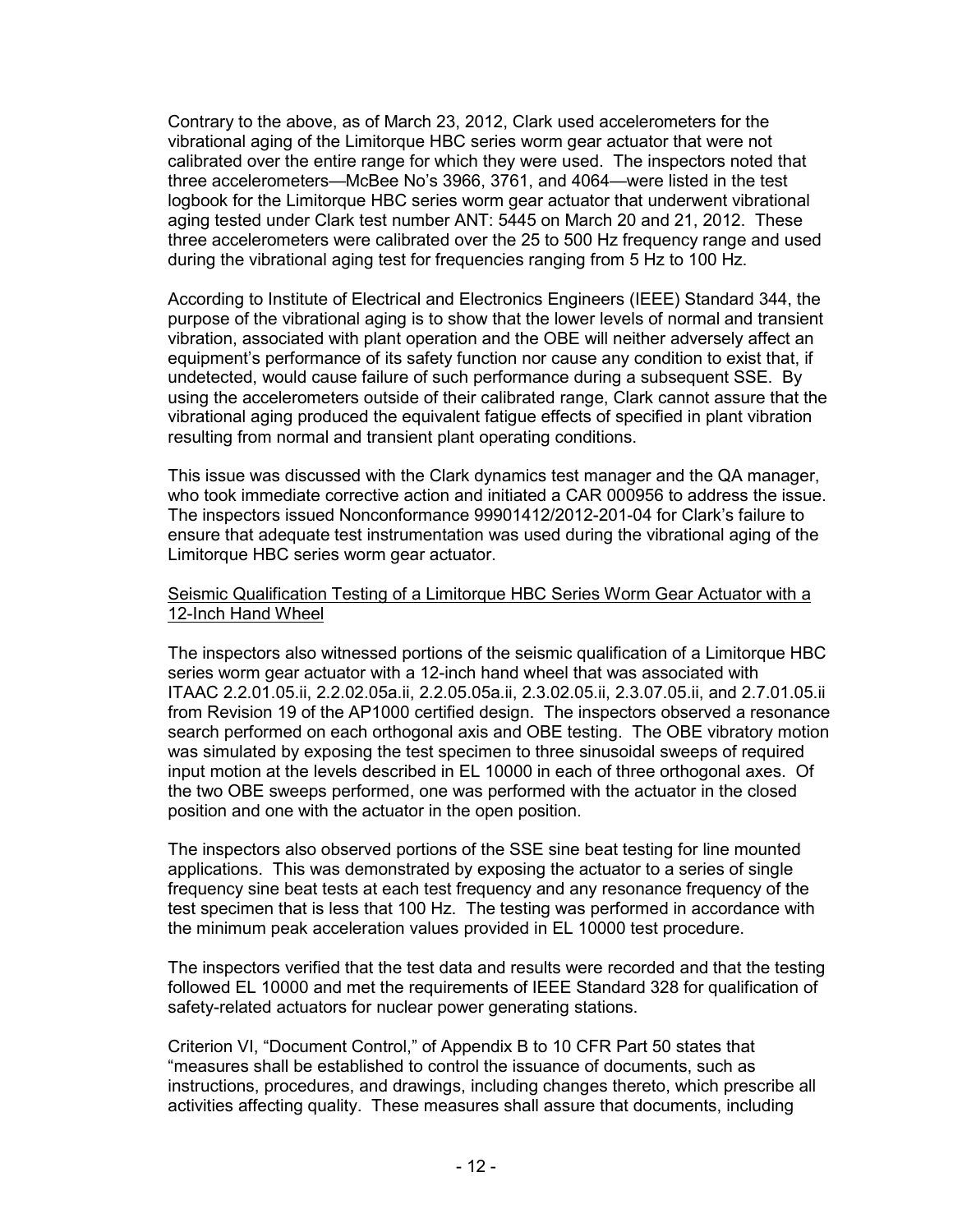changes, are reviewed for adequacy and approved for release by authorized personnel and are distributed to and used at the location where the prescribed activity is performed."

QAP 04.02.03, "Document Control Procedure," Revision 4, dated January 3, 2010, states, in part, that, "Hard copies of internal documents may be printed and used for the following: 1. [a]udits, 2. [r]eview for potential revision, [and] 3. [t]raining. Hard copies printed for any reason other than 1 through 3 above is prohibited. All printed copies are to be considered uncontrolled."

Contrary to the above, as of March 23, 2012, Clark failed to control the issuance of documents that prescribe activities affecting quality and failed to ensure that those documents are distributed to and used at the location where the prescribed activity is performed. While performing the seismic qualification portion of EL 10000 test procedure, the inspectors determined that Clark personnel were using an uncontrolled work instruction. Clark had a controlled version, but it was not located in the room from which the test was controlled. Clark personnel had recorded the required frequencies and accelerations from the test procedure on a separate uncontrolled document. Clark testing personnel were then using this uncontrolled version of the procedure to run a portion of the seismic qualification test for the actuator. When the inspectors questioned the use of this procedure, Clark personnel retrieved the controlled version of the procedure. The inspectors determined that the uncontrolled version of the procedure did contain the same frequencies and accelerations as the controlled version and would not have adversely affected the testing. Clark took immediate corrective action and issued CAR 000955 to address the use of uncontrolled procedures and work instructions. The inspectors identified this issue as an example of Nonconformance 99901412/2012-201- 06.

## Seismic Qualification Testing of an IST LV Power and I&C Electrical Penetration

The inspectors observed the test setup for the seismic qualification testing of an IST LV power and I&C electrical penetration and witnessed the resonance search in three orthogonal directions, the five OBE tests, and the SSE test. These seismic qualification tests are associated with ITAAC 2.2.01.05.ii from Revision 19 of the AP1000 certified design. The inspectors discussed the testing with the Kinectrics senior scientist and confirmed that the tests were completed in accordance with the Kinectrics test procedure, K-403869-PSWI-0005, and generally met the requirements of IEEE Standard 344 for seismic qualification of equipment for nuclear power generating stations. However, while observing the test setup, the inspectors identified that Clark was using uncalibrated torque wrenches during the specimen mounting.

Criterion XI, "Test Control," states, in part, that the "test procedures shall include provisions for assuring that adequate test instrumentation is available and used, and that the test is performed under suitable environmental conditions."

Contrary to the above as of March 23, 2012, Clark failed to ensure that adequate test instrumentation was used in safety-related testing. As described in example of Nonconformance 99901412/2012-201-03 and subsection 5.b of this report, Clark used a torque calibrator to calibrate torque wrenches that was not able to calibrate the torque wrenches within the required tolerances. Therefore, the calibration status of all of Clark's torque wrenches was in question. The inspectors observed that these torque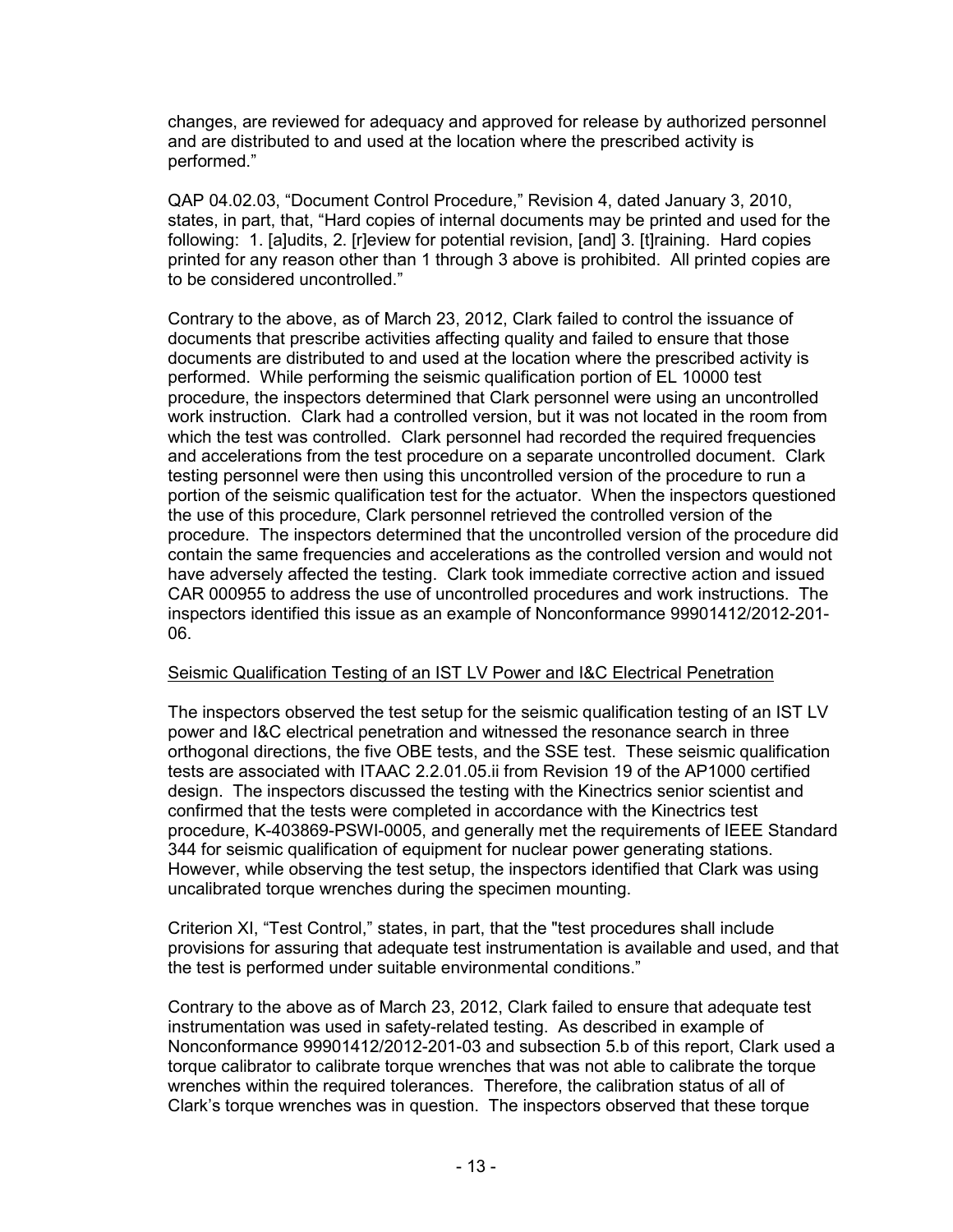wrenches were used to mount specimens for safety-related testing, including the seismic testing of the LV-1 low voltage electrical penetration and the vibrational aging of the manual Limitorque actuator. Under-torquing the bolts on the specimen mounting could increase specimen vibration, which could change the specimen's resonance frequency. Over-torquing the bolts on the specimen mounting could create deformation.

Clark took immediate corrective action and opened CAR 000956 to address the use of M&TE outside of its calibrated range. Clark also sent all of its torque wrenches to an Appendix B calibration laboratory to determine the as-found calibration status of the torque wrenches and will determine where the wrenches were used and the effect on those tests. Clark continued the seismic testing of the Limitorque actuator test by retorquing all of the bolts with the customer's torque wrenches that were controlled in the customer's M&TE program. The inspectors identified this as an example of Nonconformance 99901412/2012-201-02.

#### Completed Qualification Testing of an IST LV and an IST MV Power and I&C Electrical **Penetration**

The inspectors reviewed completed test logbooks for the seismic testing of the MV-1 medium voltage and previously performed LV-1 low voltage electrical penetrations for Kinetrics PO that did not require Clark to generate a test report. Instead, Clark was required to submit its logbook so that Kinectrics could develop the test report. The inspectors verified that the following testing elements were satisfied, verified, and recorded, as appropriate: a) test parameters and initial conditions, b) test acceptance criteria, c) test prerequisites, d) environmental conditions, e) test anomalies and their disposition, f) test instrument range, accuracy, and uncertainty appropriate for the test, g) current calibration, and h) proper procedure sequence followed and deviations evaluated and documented. The inspectors determined that, with two exceptions, Clark was generally satisfying, verifying, and recording the above testing elements.

Criterion V, "Instructions, Procedures, and Drawings," of Appendix B to 10 CFR Part 50 states, in part, that, "Activities affecting quality shall be prescribed by documented instructions, procedures, or drawings, of a type appropriate to the circumstances and shall be accomplished in accordance with these instructions, procedures, or drawings."

Section 7, "Documentation Hierarchy," of the Clark QAM states, in part, that activities affecting quality of products and services are prescribed by and performed in accordance with documented processes, instructions, procedures, or drawings that include or reference appropriate quantitative or qualitative acceptance criteria for determining that prescribed results have been satisfactorily attained. It further states that the activity is described to a level of detail commensurate with the complexity of the activity and the need to assure consistent and acceptable results.

Section 4.2 "Test Instrument Lists" of Test Procedure K-403869-PSWI-001, "Test Procedure for Qualification Testing of IST Medium Voltage Power Electrical Penetrations," Revision 7, dated June 29, 2011, and Test Procedure K-403869-PSWI-002, "Test Procedure for Qualification Testing of IST Low Voltage Power Electrical Penetrations," Revision 7, dated June 29, 2011, states, in part, "Immediately prior to each test, a test equipment list shall be completed listing all instrumentation used in the test to obtain quantitative measurement including any that require field calibration for the specific function they monitor."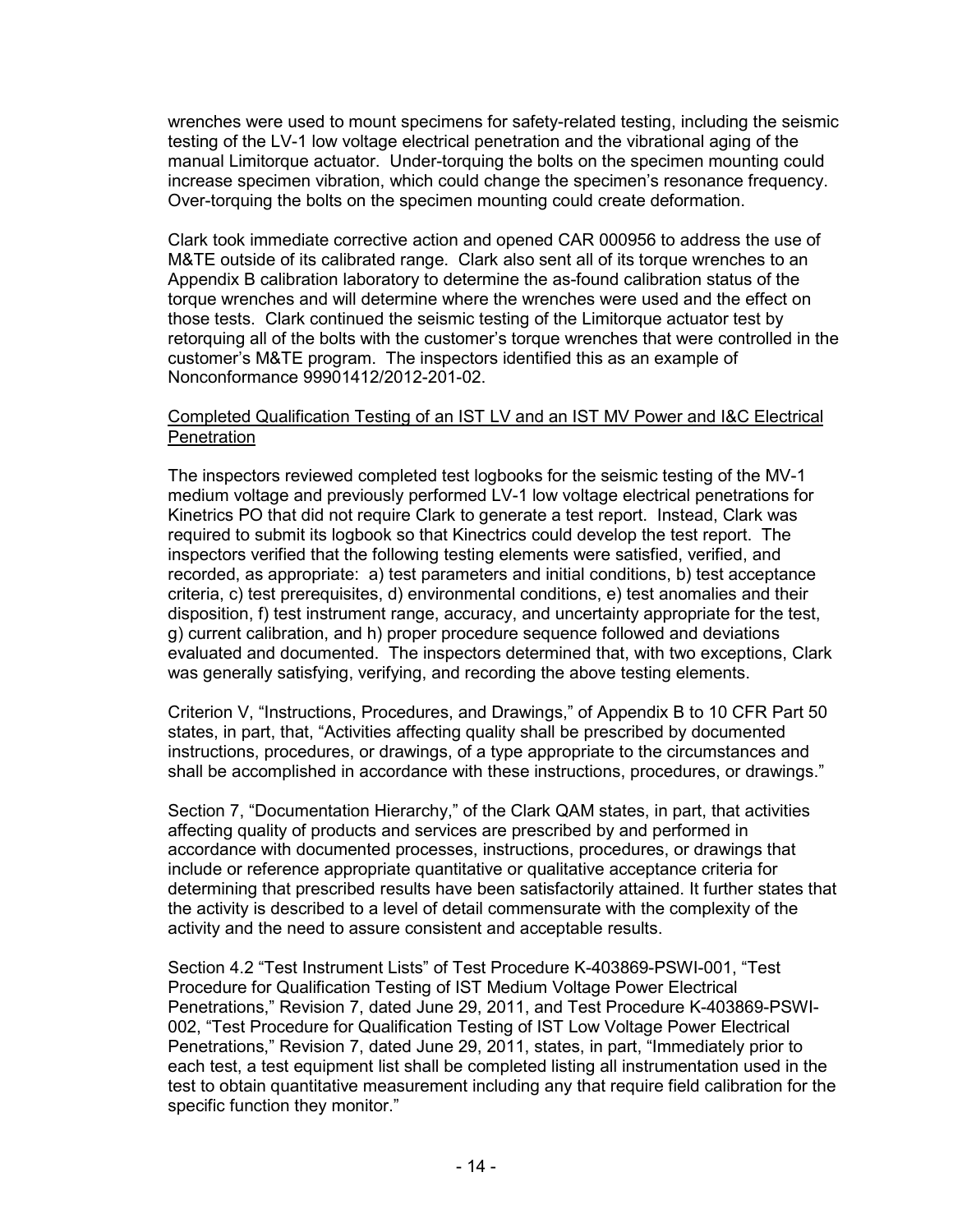Contrary to the above, as of March 23, 2012, Clark failed to appropriately document M&TE used during the seismic qualification testing of the MV-1 medium voltage and LV-1 low voltage electrical penetration. Clark took immediate corrective action and initiated CAR 000952 to address this issue. The inspectors identified this issue as an example of Nonconformance 99901412/2012-201-05.

#### b.4 Test Results and Data Reduction

The inspectors verified that Clark was implementing suitable QA requirements in the data collection process and had established process and functional responsibilities for effective evaluation of test results. The inspectors reviewed Clark's controls applicable to log taking and data acquisition software to assess the completeness of the requirements with regard to traceable, verifiable data and with regard to documenting the accuracy of instruments used to collect data.

Clark uses data acquisition software developed by Vibration Research Corporation to generate the vibration signals, control the seismic qualification testing, and collect response data. The inspectors verified that the software reduces test data to a format that facilitates qualification of the components under test. The inspectors discussed the design, modification, and programming of the data acquisition software with the Clark dynamics test manager. The test manager explained that the software was developed by Vibration Research Corporation, which performed the validation and verification (V&V) of the software. Clark reviewed and approved the V&V report and performs annual calibration and verification of the software and hardware combination using simulated inputs. An electronics technician explained how the seismic qualification testing is accomplished within a given required response spectra using computer software and using the seismic qualification testing of the LV-1 low voltage electrical penetration as an example to demonstrate various seismic qualification steps and presentations of the test data and results.

Criterion V, "Instructions, Procedures, and Drawings," of Appendix B to 10 CFR Part 50 states, in part, that, "Activities affecting quality shall be prescribed by documented instructions, procedures, or drawings, of a type appropriate to the circumstances and shall be accomplished in accordance with these instructions, procedures, or drawings."

Section 7, "Documentation Hierarchy," of the Clark QAM states, in part, that activities affecting quality of products and services are prescribed by and performed in accordance with documented processes, instructions, procedures, or drawings that include or reference appropriate quantitative or qualitative acceptance criteria for determining that prescribed results have been satisfactorily attained. It further states that the activity is described to a level of detail commensurate with the complexity of the activity and the need to assure consistent and acceptable results.

Contrary to the above, as of March 23, 2012, Clark failed to develop a procedure that prescribes which information is required to be included in the logbook for testing. The inspectors identified that Clark uses a test logbook for each test to record the identification, description, and quantity of test specimens, test setup and interfaces, list of all measuring equipment used and calibration dates, test data and results, and test deviations and anomalies. The logbook is also used to identify test deficiencies and to record the corrective actions and their review and completion, and to document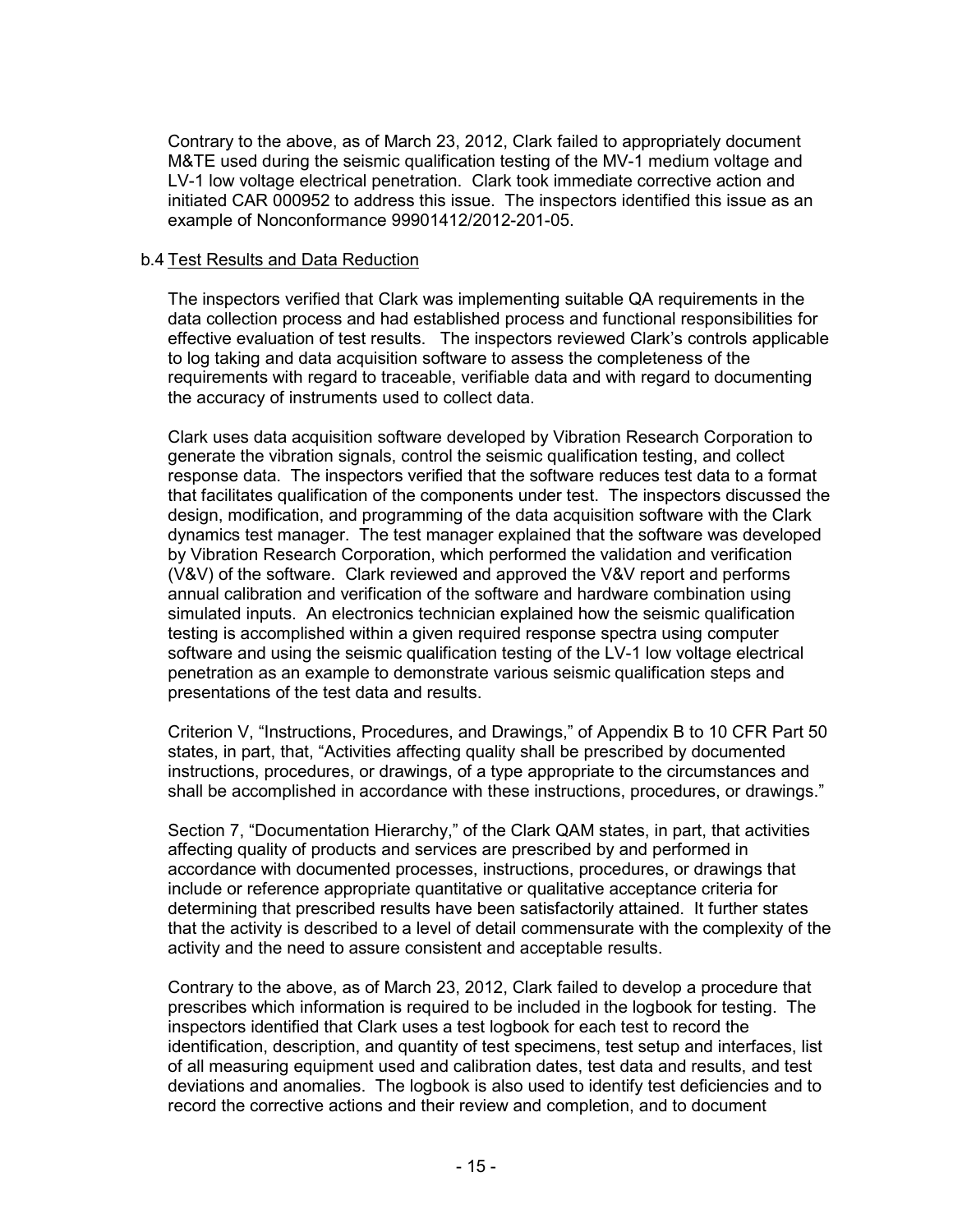evaluations and their review and approval by responsible test engineers and management. However, the inspectors identified that Clark does not have a documented procedure that describes this process. As described in Nonconformance 99901412/2012-201-05 for Clark's failure to document M&TE used during seismic qualification testing activities and in subsection 4.b.3, "Completed Qualification Testing of an IST LV and an IST MV Power and I&C Electrical Penetration," of this report, the inspectors identified instances in which the required information was not recorded in the logbooks. Clark took immediate corrective action and initiated CAR 000952 to address the lack of a documented procedure specifying minimum requirements regarding the contents of logbooks. The inspectors identified this issue as an example of Nonconformance 99901412/2012-201-05.

## b.5 Test Reports

For a sample of six completed test reports, the inspectors verified that the test reports met the requirements of IEEE Standard 344 and clearly identified the equipment and components tested, stated the test objective, defined the test procedure, provided a clear statement of test results, listed acceptance criteria, provided relevant test data, identified test anomalies and their disposition, and, where appropriate, stated conclusions drawn from the test. In addition, the inspectors verified that the test reports included a description of the test facilities and provided appropriate documentation of all test instrumentation.

## c. Conclusions

The inspectors concluded that the implementation of the Clark program for test control was not consistent with the regulatory requirements of Criterion XI, "Test Control," of Appendix B to 10 CFR Part 50. The inspectors identified Nonconformance 99901412/2012-201-02 for failure to ensure that adequate test instrumentation was used during the vibrational aging of the Limitorque HBC series worm gear actuator and the seismic testing of the LV-1 low voltage electrical penetration, Nonconformance 99901412/2012-201-06 for the failure to control the use of uncontrolled procedures and work instructions during calibration and seismic testing, and Nonconformance 99901412/2012-201-05 for failure to follow procedures and record equipment data, and the failure to develop a procedure for specifying minimum requirements regarding the contents of logbooks.

# 5. Control of Measuring and Test Equipment

## a. Inspection Scope

The inspectors reviewed the policies and procedures governing the implementation of the Clark process for control of M&TE to verify compliance with Criterion XII, "Control of Measuring and Test Equipment," of Appendix B to 10 CFR Part 50. The inspectors performed a walked down of the test facility and M&TE storage locations, selected a sample of M&TE from the test facility observed during the test activities and interviewed the calibration technician to verify that M&TE was properly identified, properly stored in a controlled environment, and periodically calibrated using traceable national standards. The attachment to this inspection report lists the documents reviewed by the inspectors.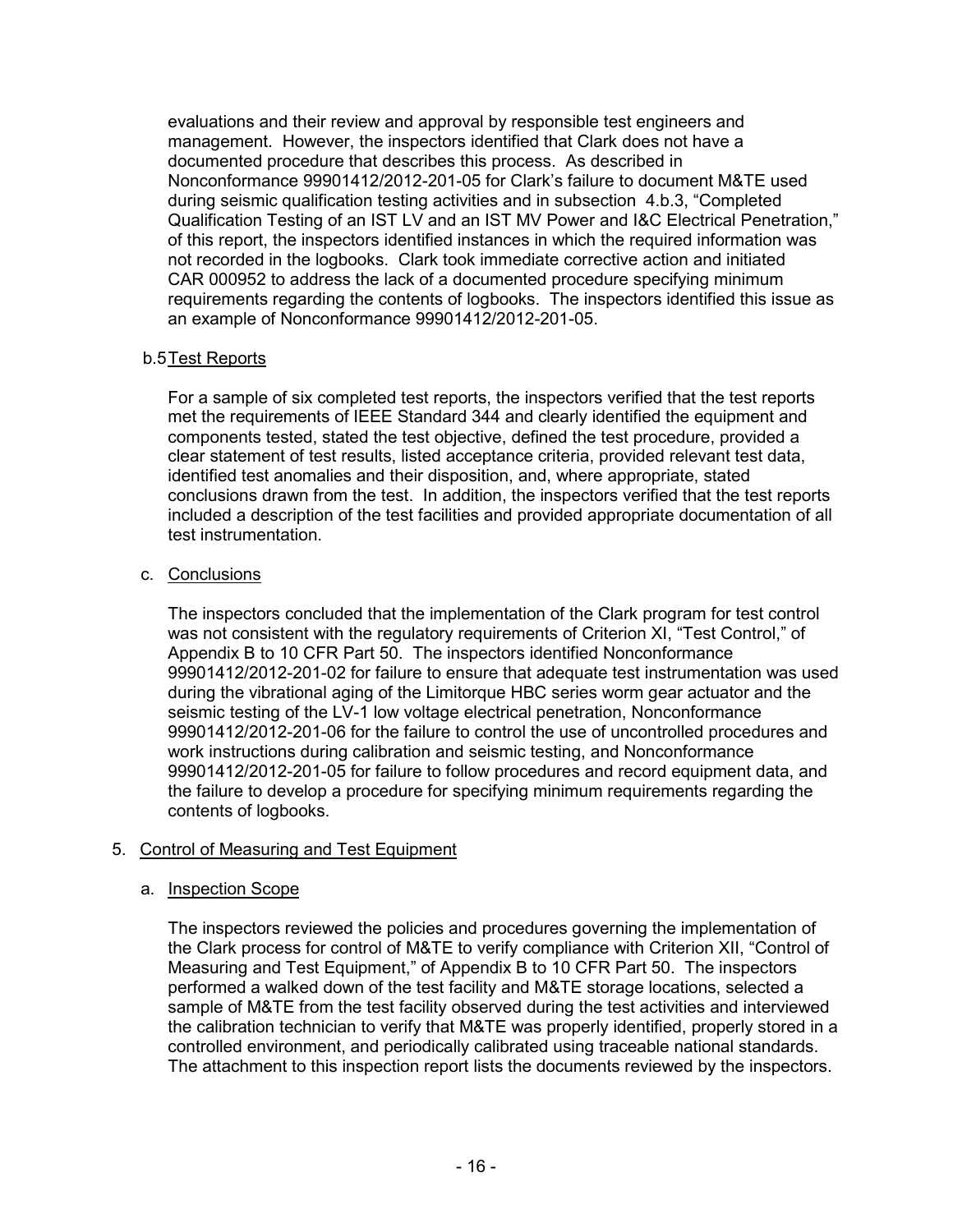#### b. Observations and Findings

Section 9.2, "Measuring Equipment Calibration," of the Clark QAM establishes requirements and assigns responsibilities for the control of M&TE. The program ensures that tools, gauges, instruments, M&TE, as well as devices used in activities affecting quality, are of the proper range, type, and accuracy to verify conformance to established requirements. To ensure accuracy, the M&TE shall be controlled, calibrated, adjusted, and maintained at prescribed intervals, or before use, against certified equipment having known relationships to nationally recognized standards. If no national standards exist, the basis for calibration shall be documented. Out-of-tolerance equipment provisions include documentation and evaluation of the validity of previous inspection or test results and of the acceptability of items previously inspected or tested.

The inspectors verified that QAP 07.06.01, "Clark Testing Group Calibration Procedure," Revision 2, dated July 21, 2010, contains adequate requirements for the control, calibration, storage, and handling of M&TE. The inspectors also determined that all calibration certificates reviewed document the National Institute of Standards and Technology calibration standards used to support the calibration as required by QAP 07.06.01. The inspectors verified that most M&TE used during the observed vibration aging and seismic testing were adequately labeled with clear identification numbers, calibration dates, and calibration due dates. The lone exception was a noncalibrated pressure gauge installed on the LV-1 electrical penetration. The inspectors questioned the use of this gauge, and Clark removed it and replaced it with a calibrated pressure gauge before testing.

The inspectors reviewed Clark's process of controlling out-of-calibration M&TE by selecting a sample of three M&TE that were segregated and identified as rejects and verifying Clark's M&TE database on how these M&TE were controlled. Based on review of Clark's M&TE and an interview with the calibration technician, the inspectors determined that Clark's implementation of its out-of-calibration M&TE was effective.

Criterion XII, "Control of Measuring and Test Equipment," of Appendix B to 10 CFR Part 50 states that "measures shall be established to assure that tools, gages, instruments, and other measuring and testing devices used in activities affecting quality are properly controlled, calibrated, and adjusted at specified periods to maintain accuracy within necessary limits."

ISL Work Instruction Number 1816, "Calibration of Torque Calibrators/Torque Wrenches, Universal," Revision 4, dated June 30, 2010, required torque wrench McBee Nos. 4085 and 4091 to be calibrated with a tolerance of +/- 3 percent over a range of 20-100 ft-lbs and 100-600 ft-lbs, respectively.

Contrary to the above, as of March 23, 2012, Clark failed to assure that tools, gages, instruments, and other measuring and testing devices used in activities affecting quality were properly calibrated. Clark used a torque calibrator to calibrate torque wrenches (McBee Nos. 4085 and 4091) with a range from 0 ft-lbs to 600 ft-lbs and was marked in increments of 10 ft-lbs. The inspectors determined that the torque calibrator used for calibrating torque wrenches could not be read accurately to the tolerance required by the procedures. In addition, the inspectors observed that torque wrench McBee No. 4091 had a special calibration tag on it that required that 30 ft-lbs be subtracted from the setpoint. Clark ISL Work Instruction No. 1816, used for calibrating the torque wrench did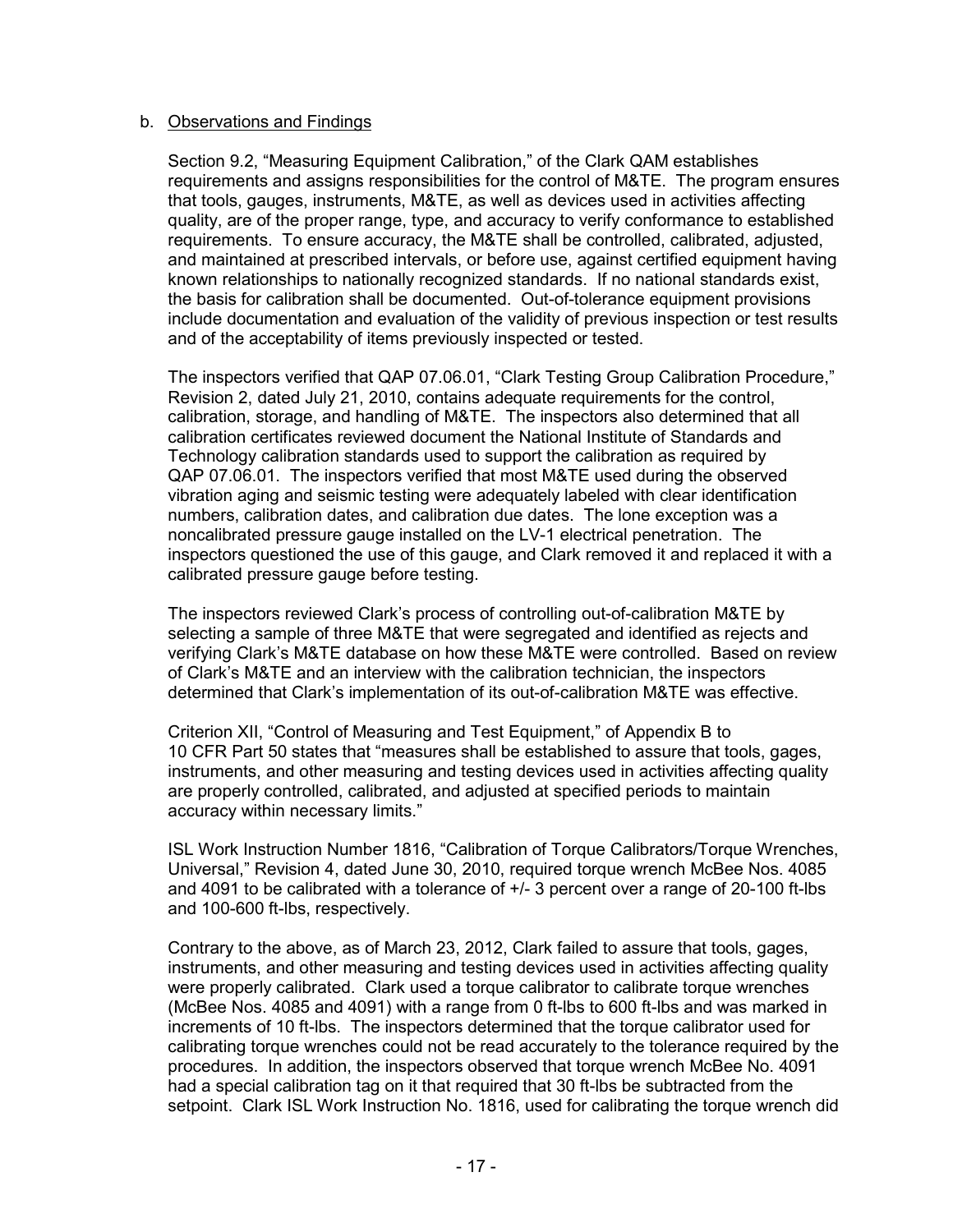not specify this special calibration requirement, and that the calibration technician stated that they did follow this instruction. In addition, the Clark calibration technician did not know if the special calibration requirement was appropriate over the entire range of the torque wrench calibration. Clark took immediate corrective action and opened CAR 000954. The inspectors identified these two issues as Nonconformance 99901412/2012-201-03.

Criterion V, "Instructions, Procedures, and Drawings," of Appendix B to 10 CFR Part 50 states that, "Activities affecting quality shall be prescribed by documented instructions, procedures, or drawings, of a type appropriate to the circumstances and shall be accomplished in accordance with these instructions, procedures, or drawings."

Clark ISL Work Instruction Number 2575, "Calibration of Stopwatches and Other Elapsed Time Indicators," Revision 4, dated February 1, 2012, directed Clark to determine the amount of time necessary to accurately measure the unit under test by using the manufacturer's stated accuracy of the timer and a formula given in the procedure, which Clark could not locate the manufacturer's documentation. The inspectors reviewed several completed calibration records for timers and identified that Clark was using various time periods for the calibration of its timing devices, none of which had been calculated in accordance with the calibration procedure and that Clark was using these timers for safety-related vibrational aging of the Limitorque actuator. The length of time for which the vibrational aging is performed dictates the amount of equivalent vibration fatigue to which the actuator is exposed.

Clark ISL Calibration Procedure 0766, "Calibration of Piezoelectric Accelerometers, Universal," Revision 4, dated June 30, 2010, provides step-by-step instructions on how to perform calibration of universal piezoelectric accelerometers. The procedure requires the calibration technician to repeat the procedure until the manufacturer's upper 5 percent limit of the accelerometer is reached and that a minimum of seven points are required to be recorded.

The inspectors selected a sample of three accelerometers with Clark's unique McBee No.'s 3966, 3761, and 4064 to verify that the accelerometers were properly controlled, calibrated, and adjusted at specified periods to maintain accuracy within necessary limits and were calibrated using standards traceable to nationally recognized standards. The inspectors observed that Clark did not follow its calibration procedure. Specifically, Clark calibrated and recorded only six data points instead of a minimum of seven points as required by Clark's ISL Calibration Procedure 0766, failed to document as-left calibration data, and used these accelerometers for the vibration aging of the Limitorque actuator. This issue is addressed in subsection 4.b.3, paragraph titled, "Seismic Qualification Testing of an IST LV Power and I&C Electrical Penetration," of this report and in Nonconformance 99901412/2012-201-02.

Section 5.5.2 of QAP 07.06.01, "Calibration Procedure," Revision 2, dated July 21, 2010, stated, in part, that, "Calibration shall be documented on form QAF.07.06.01." QAF.07.06.01 includes a provision for recording a pre- and post-calibration reading for all M&TE. The inspectors determined that the post-calibration information had not been recorded for the calibration of a wave form synthesizer, a weight hander, and several accelerometers, working weights, and torque wrenches. However, the inspectors did not identify any instances in which the pre-calibration reading was out of calibration. Clark took immediate corrective action and initiated CARs 000951 and 000953 to address the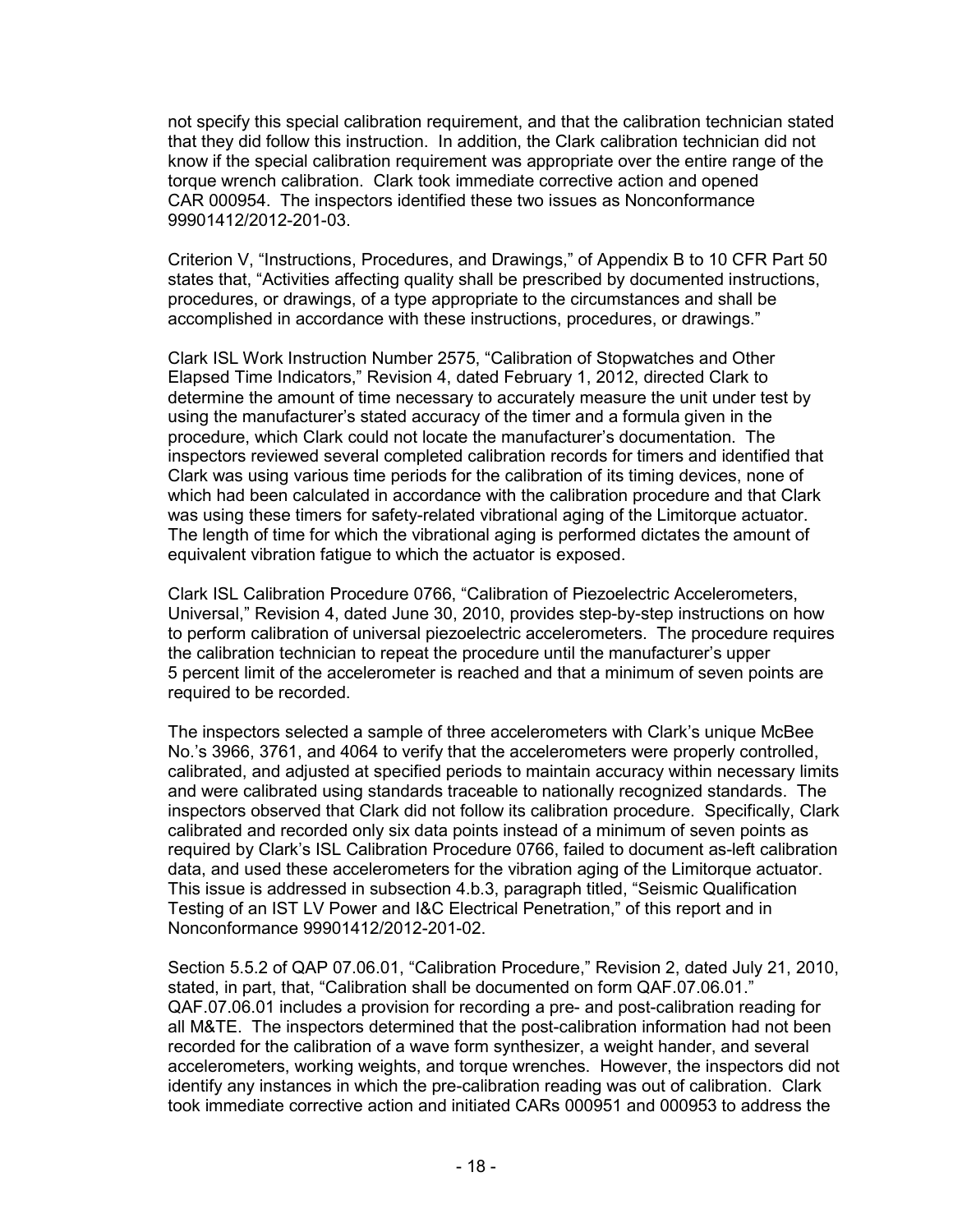failure to follow calibration procedures. The inspectors identified these issues as examples of Nonconformance 99901412/2012-201-05.

In addition to the issue of Clark not following its calibration procedures, as described in subsection 4.b.3, paragraph titled, "Seismic Qualification Testing of an IST LV Power and I&C Electrical Penetration," of this report and in Nonconformance 99901412/2012-201-06, the inspectors identified another example of Clark's failure to control its instruction, procedures and drawings.

During the inspection of Clark's calibration laboratory, the inspectors requested the calibration technician to provide a copy of the calibration procedure for torque wrenches. The inspectors were provided with a photocopy of Clark's ISL Work Instruction Number 1816," Revision 4, dated June 30, 2010. The inspectors reviewed the calibration procedure and compared the guidance and revision control against the Clark ISL Work Instruction Number 1816, Revision 4, dated February 1, 2012, controlled in Clark's document database. The inspectors observed that both calibration procedures had identical guidance but their revision dates were different. When the inspectors questioned the appropriateness of the uncontrolled procedure used in the calibration laboratory, Clark immediately removed the uncontrolled procedure from the calibration laboratory. Upon further review, the inspectors identified additional examples of uncontrolled procedures in the calibration laboratory. Clark took immediate corrective action and initiated CAR 000955 to address the failure to prevent the use of uncontrolled procedures. The inspectors identified this issue as an example of Nonconformance 99901412/2012-201-06.

c. Conclusions

The inspectors concluded that the implementation of the Clark program for control of M&TE was not consistent with the regulatory requirements of Criterion XII, "Control of Measuring and Test Equipment," of Appendix B to 10 CFR Part 50. The inspectors issued Nonconformance 99901412/2012-201-03 for Clark's failure to appropriately calibrate torque wrenches, Nonconformance 99901412/2012-201-05 for failure to follow calibration procedures, and Nonconformance 99901412/2012-201-06 for failure to prevent the distribution and use of uncontrolled procedures, respectively.

## 6. Nonconforming Materials, Parts, or Components and Corrective Actions

#### a. Inspection Scope

The inspectors reviewed the Clark policies and procedures that govern the control of nonconforming materials, parts, or components and corrective actions to verify compliance with Criterion XV, "Nonconforming Materials, Parts, or Components," and Criterion XVI, "Corrective Action," of Appendix B to 10 CFR Part 50, respectively. The inspectors reviewed a sample of CARs, and test deviations associated with the qualification testing to verify that Clark's implementation and control over nonconforming quality materials, parts, or components and corrective action were adequate. The attachment to this inspection report lists the documents reviewed by the inspectors.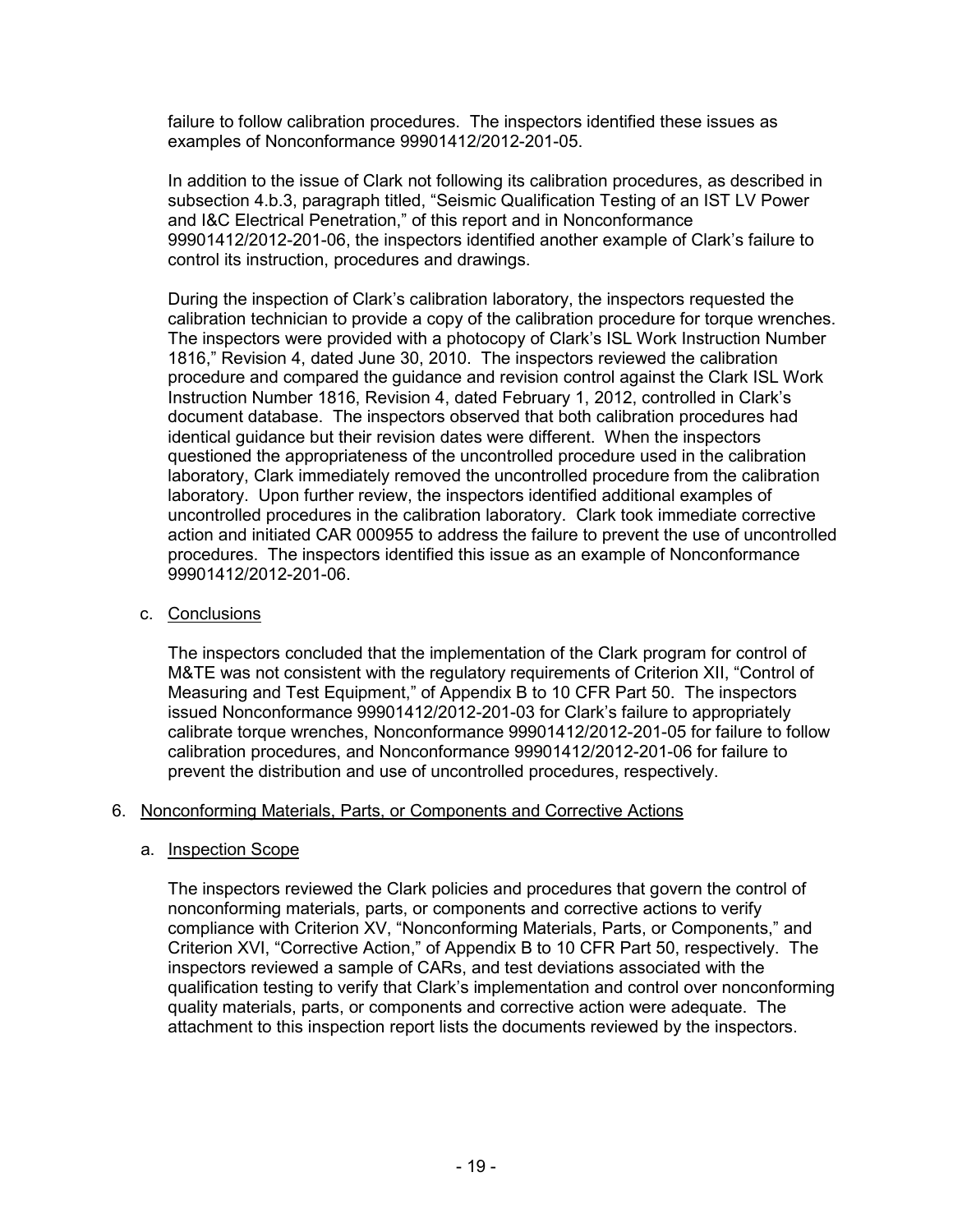## b Observations and Findings

Sections 8.6, "Non-Conformances," and 8.13, "Corrective Actions," of the Clark QAM defines the processes for the identification and documentation of nonconformances and corrective actions. Clark's QAP-08.03.01, "Non-conformance Control," Revision 2 dated March 24, 2010, describes the requirements for identification, documentation, control, disposition, review, and approval of nonconforming materials and services. Section 5.2 of the procedure states that a Notice of Anomaly should be considered whenever there is: (1) any deviation of test specimen performance from the established requirements, (2) any deviation of test method from those designated by the customer, (3) any equipment or instrumentation malfunction, or (4) any condition that may influence the integrity of test data. In addition, the procedure describes the process of notifying customers and the NRC when a deviation or failure to comply associated with substantial safety hazard is discovered.

QAP-08.03.02, "Corrective Action Procedure," Revision 2, dated March 24, 2010, describes the roles and responsibilities for identifying and reviewing corrective actions, documentation, and disposition of deviations or failures to comply. The procedure describes the process for identifying, evaluating, reporting, and correcting nonconformances.

The inspectors discussed the nonconformance and corrective action programs with Clark's QA manager, and selected a sample of five CARs generated by Clark in 2011 and 2012. Upon review of selected CARs, the inspectors noted that even though the CARs were initiated only to correct actions resulting from internal and external audits and customer complaints, Clark's nonconformance and corrective action programs effectively captured the deficiencies. Each CAR reviewed included a detailed description of the nonconformance, justification for disposition of the condition that led to the nonconformance, corrective action to prevent further recurrence and documenting Clark's verification of implementation of corrective actions taken to assure its effectiveness prior to closing the CAR.

In addition, the inspectors reviewed Clark's process of documenting test deviation in its test program. Specifically, the inspectors reviewed the test logbooks and test report conformance statements for the five contracts listed below:

- 1. Contract No. 4500381288, test report No. ANT: 5249, "Seismic Test for the Westinghouse Electric Company Standard Single Safety Cabinet Configuration #1A Model #21812," dated November 10, 2011.
- 2. Contract No. 4500408913, test report No. ANT: 5442, "Seismic Test for the Westinghouse Electric Company Standard AP1000 RCP Switchgear," dated December 13, 2011.
- 3. Contract No. 4500418131, test report No. ANT: 5465, "Seismic Qualification Test for the Westinghouse Electric Company AP1000 In-Core Instrumentation System (IIS) Cable and Connector Assemblies," dated February 7, 2012.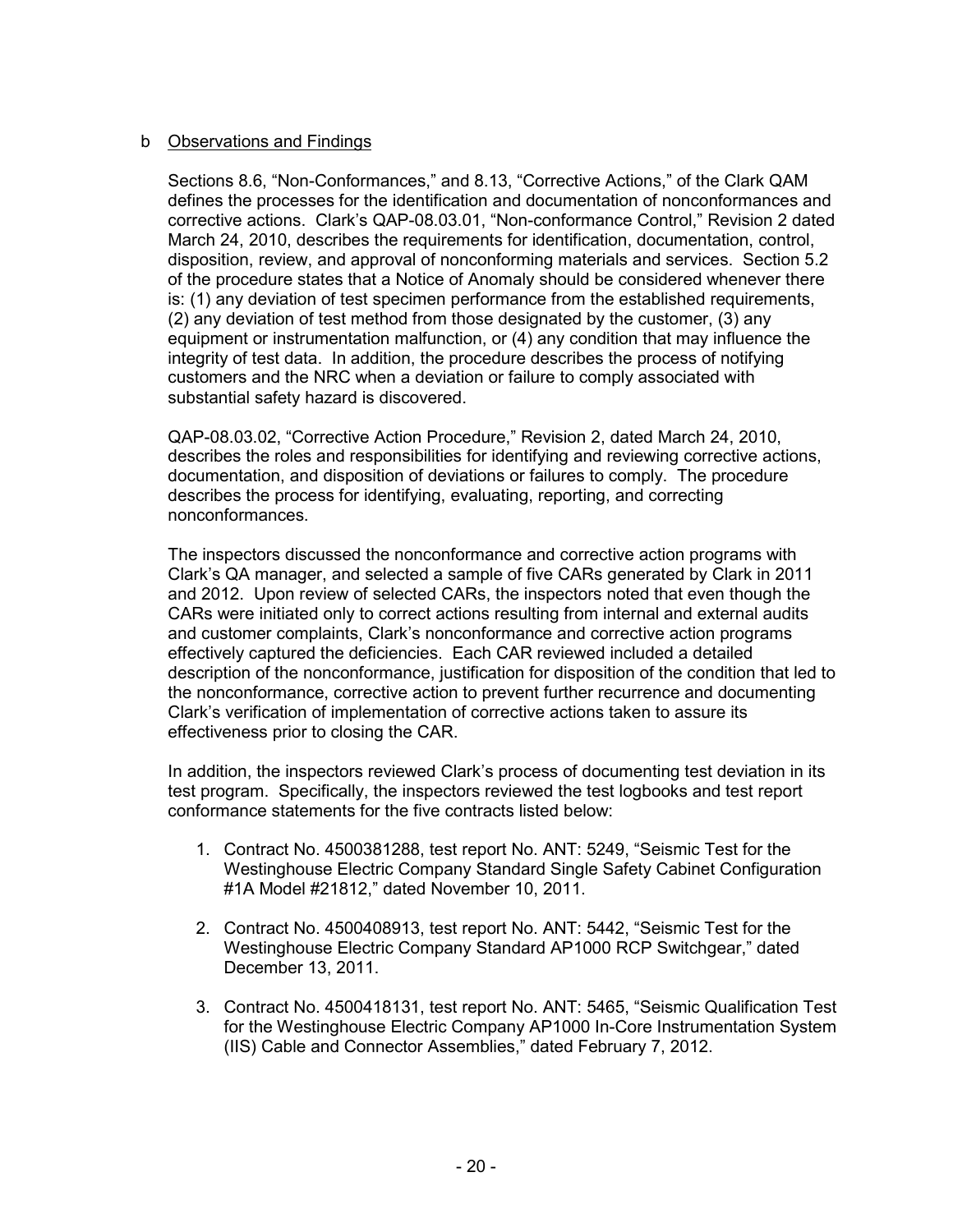- 4. Contract No. 10020223A, test report No. ANT: 5412, "Seismic Test for the FTI Redundant Power Supply and Input Isolation Relay Modifications to the Engineered Safeguards Loading Sequencer," dated December 2, 2011.
- 5. Contract No. 13193, test report No. ANT: 5480, "Seismic Qualification Test for Flanders/CSC Six (6) Fire Dampers and Sleeves," Revision 1, dated November 22, 2011.

The inspectors noted that each test logbook and test report conformance statement documented a list of customer-requested deviation from test procedures and customer approval. The inspectors did not identify any test anomalies that should have been entered into the nonconformance and corrective action programs.

## c. Conclusions

The inspectors concluded that the implementation of the Clark programs for control of nonconforming material, parts, and components and corrective action are consistent with the regulatory requirements of Criteria XV and XVI of Appendix B to 10 CFR Part 50. Based on the limited sample of documents reviewed and observation of ongoing testing activities at the Clark facility, the inspectors also determined that Clark is effectively implementing its QAM and the associated nonconformance and corrective action procedures. No findings of significance were identified.

#### 7. Entrance and Exit Meetings

On March 19, 2012, the inspectors discussed the scope of the inspection with Mr. Timothy Barefoot, Clark's President, and with the Clark management and staff. On March 23, 2012, the inspectors presented the inspection results and observations during an exit meeting with Mr. Gary Felicetti, Clark's QA Manager, and other Clark staff. The attachment to this report lists the entrance and exit meeting attendees, as well as those interviewed by the inspectors.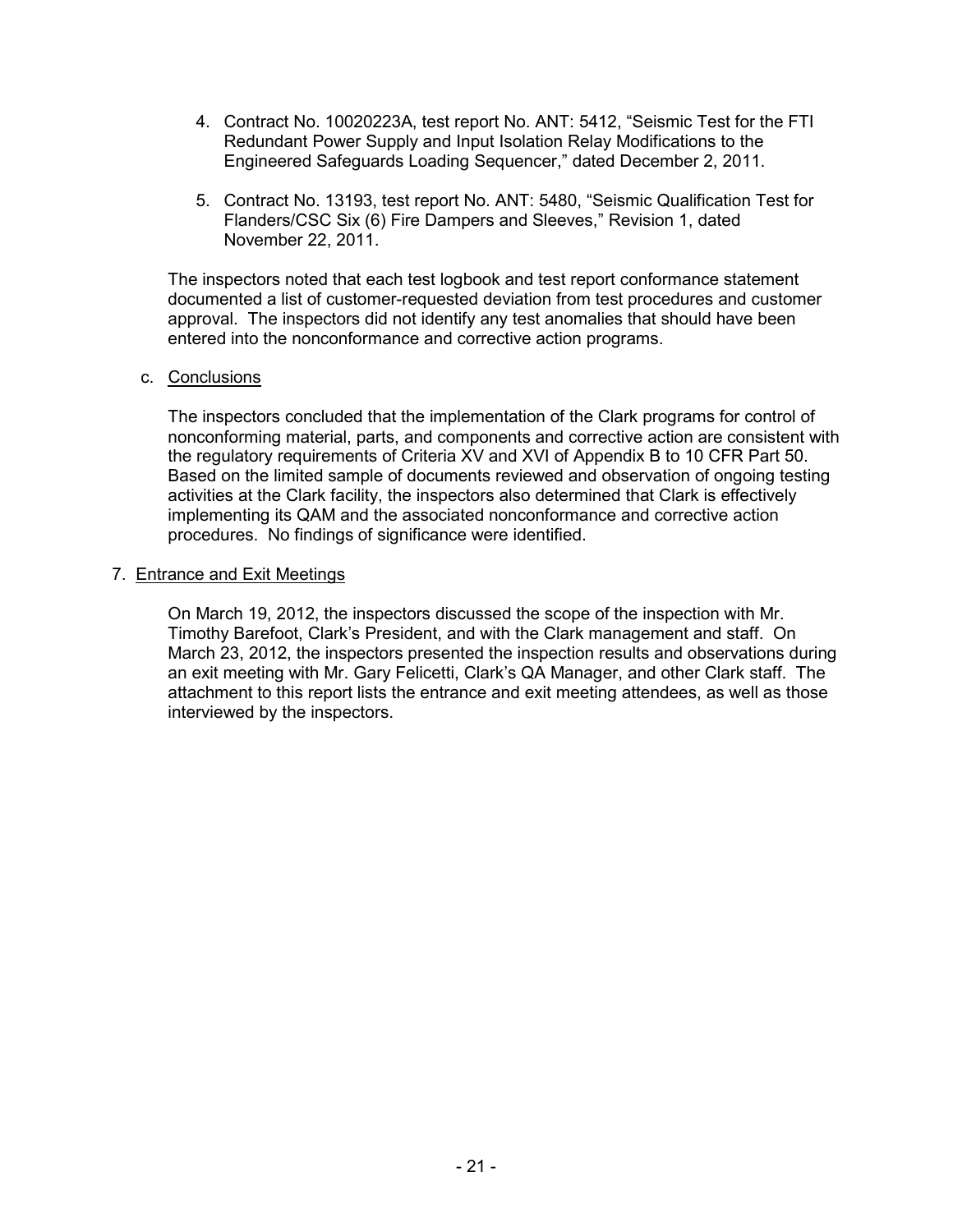# **ATTACHMENT**

# 1. ENTRANCE/EXIT MEETING ATTENDEES

| <b>Name</b>                | <b>Title</b>                               | <b>Affiliation</b> | <b>Entrance</b>         | <b>Exit</b>             | Interviewed             |
|----------------------------|--------------------------------------------|--------------------|-------------------------|-------------------------|-------------------------|
| Samantha Crane             | <b>Inspection Team Lead</b>                | NRC/NRO            | X                       | X                       |                         |
| Raju Patel                 | Inspector                                  | NRC/NRO            | $\overline{\mathsf{X}}$ | $\overline{\mathsf{X}}$ |                         |
| Jason Eargle               | Inspector                                  | NRC/R-II           | X                       | $\pmb{\mathsf{X}}$      |                         |
| Pei-Ying Chen              | <b>Technical Specialist</b>                | NRC/NRO            | $\overline{\mathsf{x}}$ | $\overline{\mathsf{x}}$ |                         |
| <b>Tim Barefoot</b>        | President                                  | <b>Clark</b>       | $\overline{\mathsf{x}}$ |                         |                         |
| <b>Gary Felicetti</b>      | QA Manager                                 | <b>Clark</b>       | $\overline{\mathsf{x}}$ | $\pmb{\mathsf{X}}$      | $\mathsf X$             |
| <b>Stephen Terney</b>      | <b>Test Engineer</b>                       | <b>Clark</b>       | $\overline{\mathsf{x}}$ | $\overline{\mathsf{x}}$ | $\overline{\mathsf{x}}$ |
| Kenneth Gaydos             | <b>QA Assistant</b>                        | <b>Clark</b>       | $\overline{\mathsf{X}}$ | $\overline{\mathsf{X}}$ | $\overline{\mathsf{X}}$ |
| John R. Antenucci          | Lab Manager                                | <b>Clark</b>       | $\overline{\mathsf{x}}$ | $\overline{\mathsf{x}}$ | $\overline{\mathsf{x}}$ |
| <b>Brian Preisendorfer</b> | <b>IT Manager</b>                          | <b>Clark</b>       |                         | $\overline{\mathsf{X}}$ |                         |
| <b>Maureen Fritz</b>       | <b>Administrative Assistant</b>            | <b>Clark</b>       | X                       | $\overline{\mathsf{x}}$ |                         |
| <b>Chantel Goldstrohm</b>  | <b>VP Business</b>                         | <b>Clark</b>       | $\overline{\mathsf{x}}$ |                         |                         |
|                            | Development/ Marketing                     |                    |                         |                         |                         |
| <b>Greg Deitt</b>          | <b>Test Engineer</b>                       | <b>Clark</b>       | X                       |                         |                         |
| Gene Shumar                | <b>EMC</b> Engineer                        | <b>Clark</b>       | $\overline{\mathsf{x}}$ |                         |                         |
| <b>Toader Balan</b>        | <b>S&amp;M Engineer</b>                    | <b>Clark</b>       | $\overline{\mathsf{x}}$ |                         |                         |
| David Cuervo               | <b>EMC</b> Engineer                        | <b>Clark</b>       | $\overline{\mathsf{x}}$ |                         |                         |
| Stephen Garden             | <b>Test Engineer</b>                       | <b>Clark</b>       | $\overline{\mathsf{x}}$ |                         |                         |
| <b>Timothy Moon</b>        | Lead Mechanical                            | <b>Clark</b>       |                         |                         | X                       |
|                            | Technician                                 |                    |                         |                         |                         |
| <b>Nathan Peters</b>       | Technician                                 | <b>Clark</b>       |                         |                         | X                       |
| Dan Kelly                  | Technician                                 | <b>Clark</b>       |                         |                         | $\overline{\mathsf{X}}$ |
| Mark Jacovino              | <b>Electrical Technician</b>               | Clark              |                         |                         | $\overline{\mathsf{x}}$ |
| <b>Damon Nicodemus</b>     | <b>Calibration Technician</b>              | Clark              |                         |                         | $\overline{\mathsf{x}}$ |
| Craig Kiefer               | <b>Mechanical Technician</b>               | Clark              |                         |                         | $\overline{\mathsf{x}}$ |
| <b>Allen Gillot</b>        | <b>Principal Engineer</b>                  | Westinghouse       |                         |                         | $\overline{\mathsf{x}}$ |
| Aaron Hatok                | Program Manager                            | Westinghouse       |                         |                         | $\overline{\mathsf{x}}$ |
| James Bloom                | <b>Equipment Qualification</b><br>Engineer | Westinghouse       |                         |                         | $\overline{\mathsf{x}}$ |
| Ron Wessel                 | AP1000 Licensing                           | Westinghouse       | X                       | $\mathsf X$             | $\overline{X}$          |
| <b>Suresh</b>              | AP1000 Equipment                           | Westinghouse       |                         | $\overline{\mathsf{x}}$ |                         |
| Channarasppa               | Qualification                              |                    |                         |                         |                         |
| <b>Phil Dale</b>           | Lead Engineer                              | <b>Kinectrics</b>  |                         |                         | X                       |

## 2. INSPECTION PROCEDURES USED

Inspection Procedure (IP) 43002, "Routine Inspections of Nuclear Vendors"

IP 36100, "Inspection of 10 CFR Parts 21 and Programs for Reporting Defects and Noncompliance"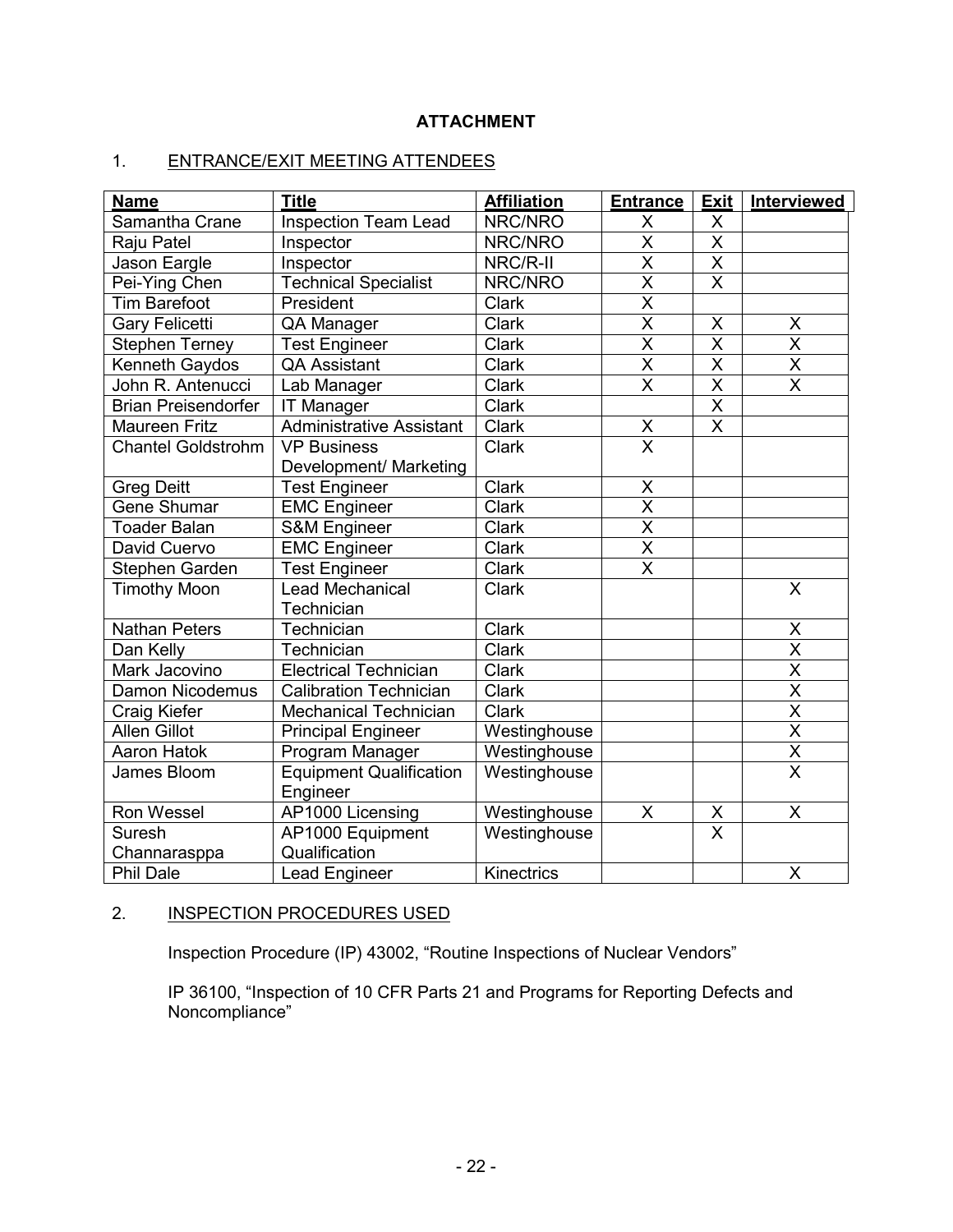# 3. LIST OF ITEMS OPENED, CLOSED, AND DISCUSSED

The following items were found during this inspection:

| Item Number<br>Status<br>Type              | Description          |
|--------------------------------------------|----------------------|
| 99901412/2012-201-01<br><b>NOV</b><br>Open | 10 CFR 21.21         |
| Open<br>99901412/2012-201-02<br><b>NON</b> | <b>Criterion XI</b>  |
| 99901412/2012-201-03<br>Open<br><b>NON</b> | <b>Criterion XII</b> |
| 99901412/2012-201-04<br>Open<br><b>NON</b> | <b>Criterion III</b> |
| 99901412/2012-201-05<br>Open<br><b>NON</b> | <b>Criterion V</b>   |
| 99901412/2012-201-06<br>Open<br><b>NON</b> | <b>Criterion VI</b>  |

## 4. DOCUMENTS REVIEWED

- APP-GW-G8-036, Appendix 1.1 AP1000 Level 1 General Terms And Conditions, Revision 1, dated February 15, 2010
- APP-PV11-VPH-001, AP1000 Test Plan 60-Year Qualification Of Limitorque HBC Worm Gear Operators, Revision 0, dated May 2011
- Approved Suppliers List, dated March 19, 2012
- Audit of Assurance Technical Services, Inc., dated July 6, 2011
- Audit of Cal-Tec, dated March 9, 2012
- Audit of Kinetrics, dated August 20, 2010
- Audit of Steris Isomedix on September 21, 2010
- Audit of Tobalski/Watkins, dated October 5, 2010
- Audit of Vibration Research, dated February 28, 2012
- Bruel & Kjaer Certificate of Calibration No. 1-247504379-301, for Clark's master accelerometer McBee 0581, serial No. 858643, dated March 16, 2011
- Bulletin 210, Skidmore-Wilhelm Torque Wrench Calibrator Vendor Information
- Corrective Action Request No. 000940, Audit Observation–External, dated March 02, 2012
- Calibration Certificate No. 1-2475044379-301 for Instrument No. 0581, dated March 2, 2011
- Calibration Certificate No. NA2585-726-031612 for Instrument No. 3082, dated March 15, 2012
- CAR No. 000883, Nonconformance Internal, dated April 19, 2011
- Clark "Equipment List," for Test Report No. ANT: 5445, dated March 19, 2012
- Clark Internal Audit Report, dated January 24-25, 2012
- Clark "Master List of Records," updated March 6, 2012
- Clark Testing Group Internal Audit, dated January 24-25, 2012
- Contract No. 10020223A, test report No. ANT:5412, "Seismic Test for the FTI Redundant Power Supply and Input Isolation Relay Modifications to the Engineered Safeguards Loading Sequencer," dated December 2, 2011
- Contract No. 13193, test report No. ANT: 5480, "Seismic Qualification Test for Flanders/CSC Six (6) Fire Dampers and Sleeves," Revision 1, dated November 22, 2011
- Contract No. 4500381288, test report No. ANT:5249, "Seismic Test for the Westinghouse Electric Company Standard Single Safety Cabinet Configuration #1A Model #21812," dated November 10, 2011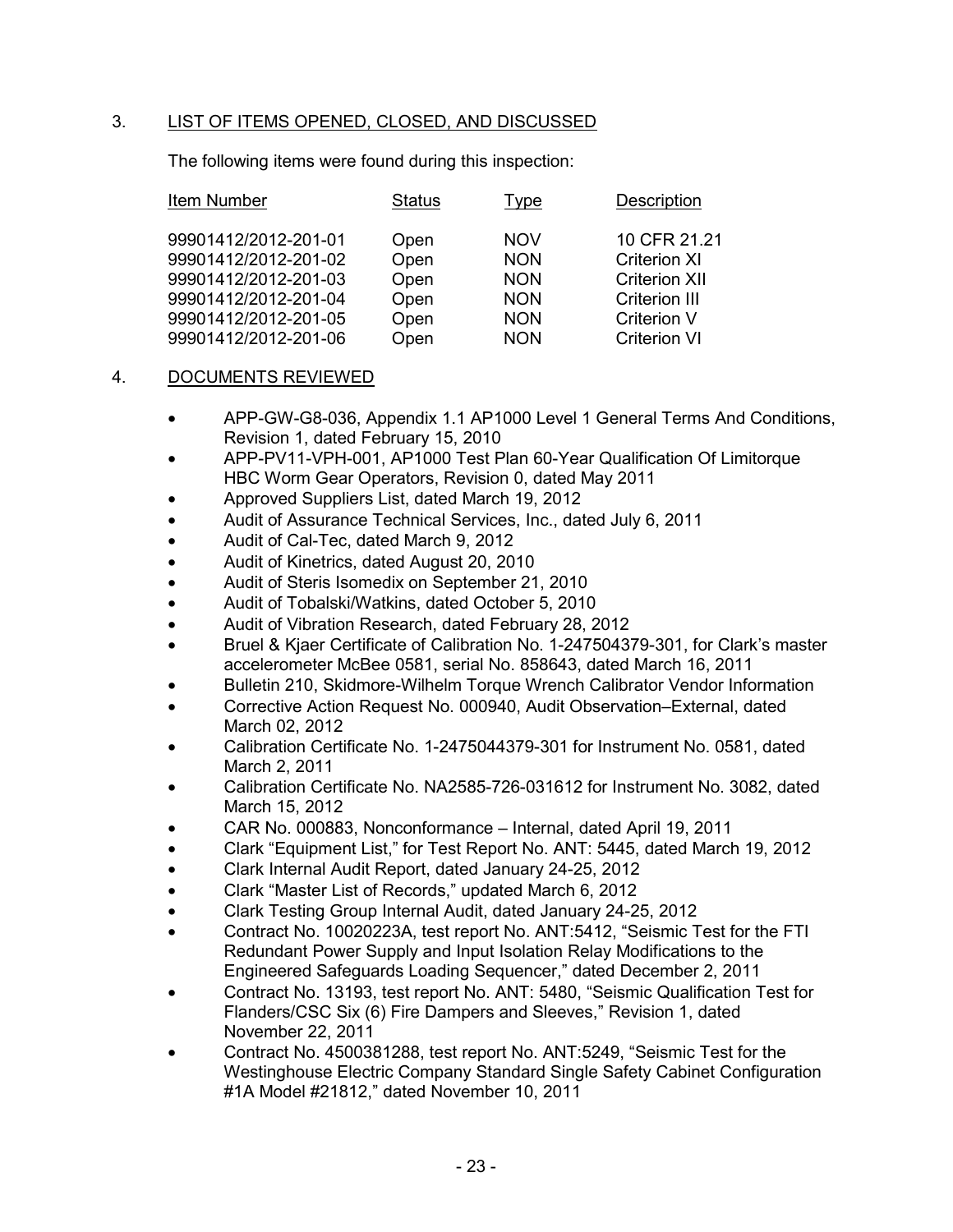- Contract No. 4500408913, test report No. ANT:5442, "Seismic Test for the Westinghouse Electric Company Standard AP1000 RCP Switchgear," dated December 13, 2011
- Contract No. 4500418131, test report No. ANT:5465, "Seismic Qualification Test for the Westinghouse Electric Company AP1000 In-Core Instrumentation System (IIS) Cable and Connector Assemblies," dated February 7, 2012
- Dynamics Personnel Qualification Matrix, dated March 14, 2012
- EL 9777, ANT 5153 Logbook For LV1, dated March 11, 2011
- EL 9778, T5153 Logbook For MV1, dated April 11, 2011
- EL:10000, "Seismic Qualification Test Procedure for Westinghouse Electric Company Limitorque Actuators," Revision 0, dated March 8, 2012
- EL 10000, Seismic Qualification Test Procedure for Westinghouse Electric Company Limitorque Actuators, Revision 1, dated March 12, 2012
- ISL Work Instruction Number 0766, "Calibration of Piezoelectric Accelerometers, Universal," Revision 4, dated June 30, 2010
- ISL Work Instruction Number 1816, "Calibration of Torque Calibrators/Torque Wrenches, Universal," Revision 4, dated February 1, 2012
- ISL Work Instruction Number 1816, "Calibration of Torque Calibrators/Torque Wrenches, Universal," Revision 4, dated June 30, 2010
- ISL Procedure 1816, Calibration Procedure For Torque Wrench 4085, Revision 4, completed March 3, 2012
- ISL Procedure 1816, Calibration Procedure For Torque Wrench 4091, Revision 4, completed March 20, 2012
- ISL Work Instruction Number 2575, Calibration of Stopwatches and Other Elapsed Time Indicators, Revision 4, dated February 1, 2012
- ISL Procedure 2575, Calibration Procedure For Timer 0682, Revision 0, completed May 5, 2011
- ISL Procedure 2575, Calibration Procedure For Timer 0686, Revision 0, completed May 5, 2011
- ISL Procedure 2864, Calibration Procedure For Weight Hanger 1117, Revision 2, completed January 7, 2010
- ISL Procedure 2864, Calibration Procedure For Working Weight 2887, Revision 0, completed May 5, 2011
- ISL Procedure 2864, Calibration Procedure For Working Weight 2882, Revision 0, completed May 6, 2011
- ISL Procedure 2864, Calibration Procedure For Working Weight 2884, Revision 0, completed February 15, 2012
- ISL Procedure 2864, Calibration Procedure For Working Weight 2858, Revision 0, completed May 5, 2011
- ISL Procedure 2864, Calibration Procedure For Working Weight 2478, Revision 0, completed May 5, 2012
- ISL Working Instruction No. 3534, "Calibration of Piezoelectric Accelerometers ENDEVCO 2262-X and KULITE GAD 813-X, Revision 4, dated February 1, 2012
- ISL Work Instruction Number 4270, Calibration Of National Instruments (9234 Module), Revision 0, dated February 1, 2012
- K-403869-PSWI-0005, "Test Procedure for Qualification Testing of IST LV Power and I&C Electrical Penetrations," Revision 1, dated February 29, 2012
- K-403869-PSWI-001, "Test Procedure for Qualification Testing of IST Medium Voltage Power Electrical Penetrations," Revision 7, dated June 29, 2011